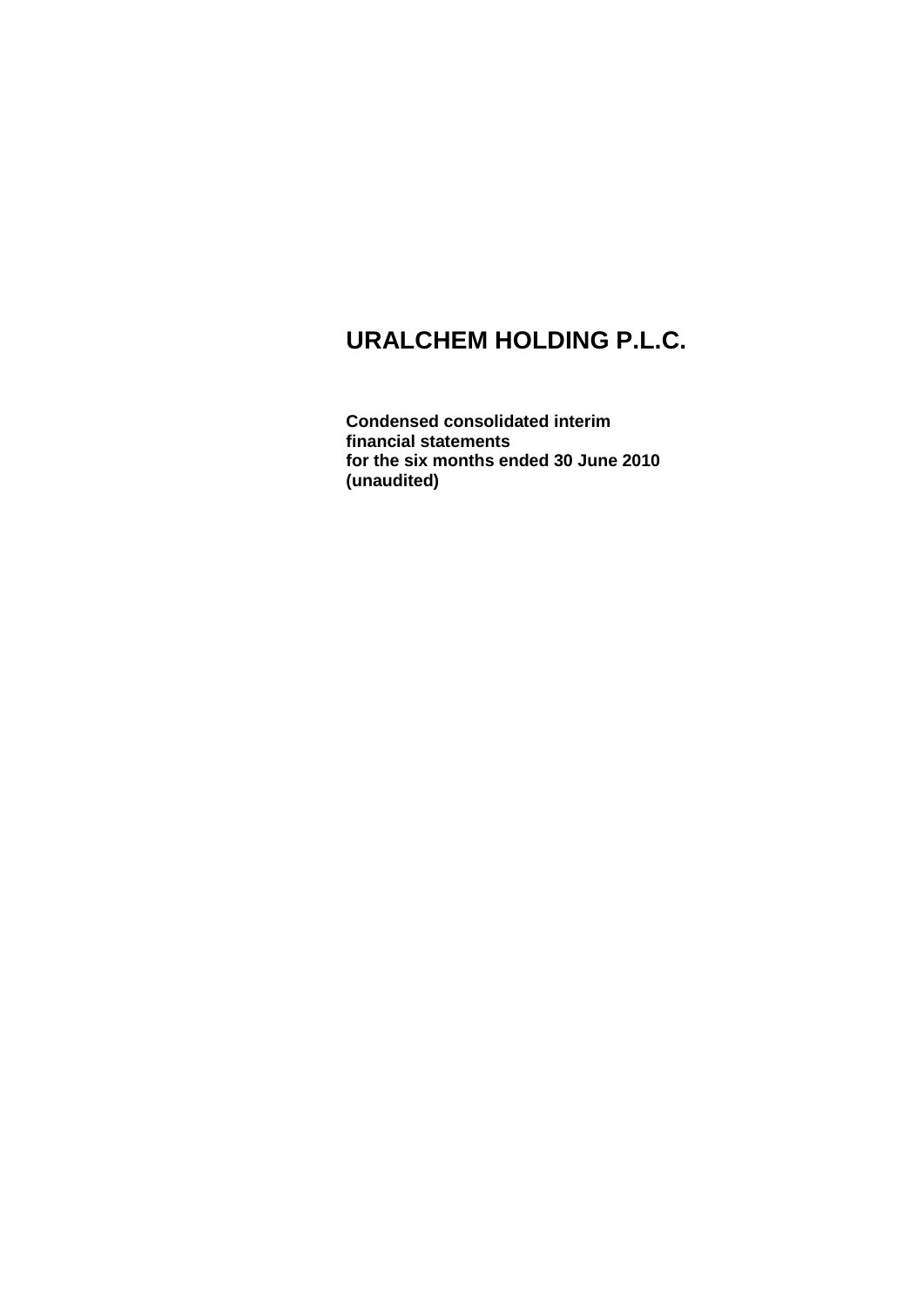# **TABLE OF CONTENTS**

### **Page**

| Statement of management's responsibilities for the preparation and approval of the condensed consolidated interim |  |
|-------------------------------------------------------------------------------------------------------------------|--|
|                                                                                                                   |  |
| Condensed consolidated interim financial statements for the six months ended 30 June 2010 (unaudited):            |  |
|                                                                                                                   |  |
|                                                                                                                   |  |
|                                                                                                                   |  |
|                                                                                                                   |  |
|                                                                                                                   |  |
|                                                                                                                   |  |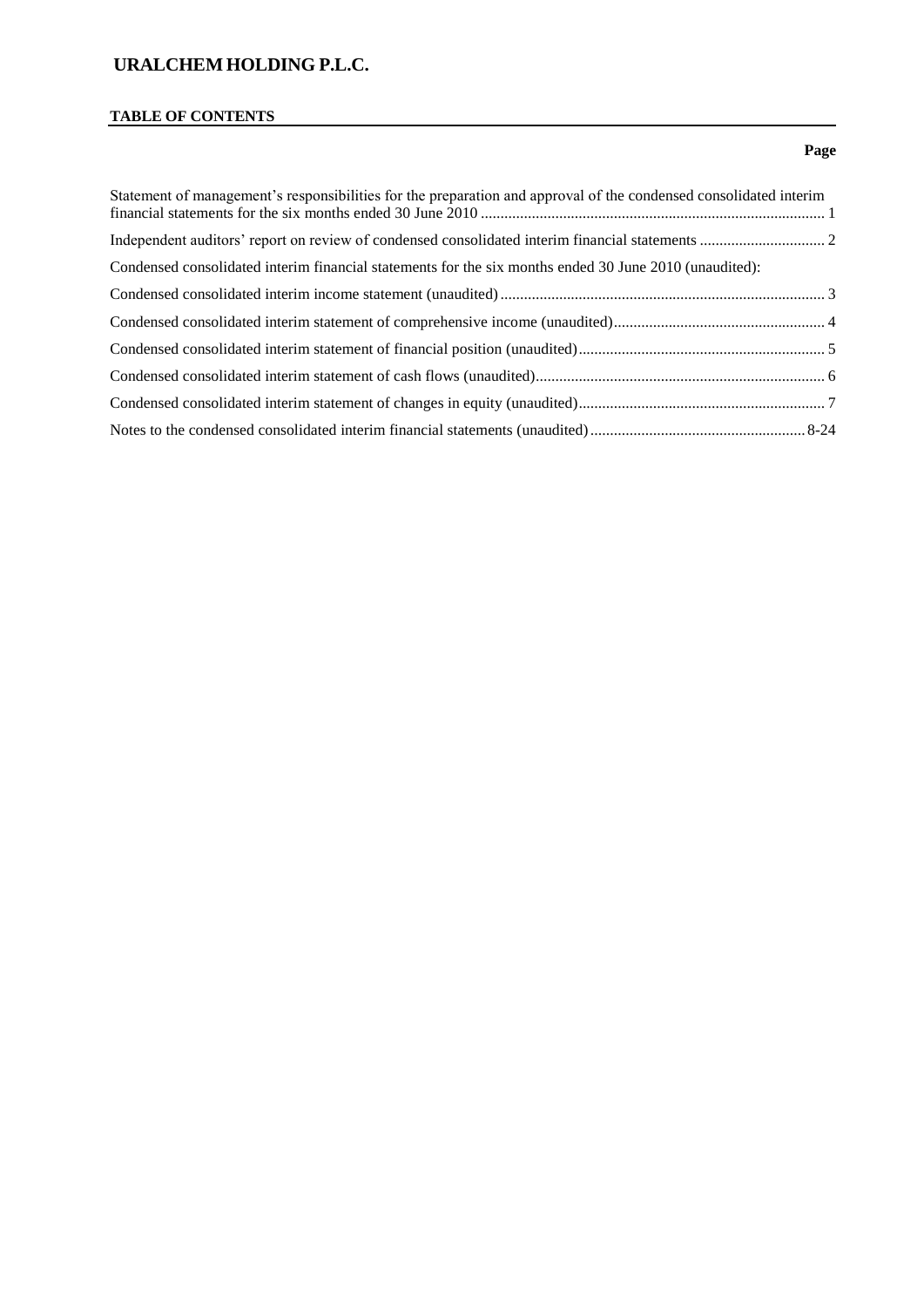#### **STATEMENT OF MANAGEMENT'S RESPONSIBILITIES FOR THE PREPARATION AND APPROVAL OF THE UNAUDITED CONDENSED CONSOLIDATED INTERIM FINANCIAL STATEMENTS FOR THE SIX MONTHS ENDED 30 JUNE 2010**

The following statement, which should be read in conjunction with the independent auditors' report on review of condensed consolidated interim financial statements set out on page 2, is made with a view to distinguishing the respective responsibilities of management and those of the independent auditors in relation to the condensed consolidated interim financial statements of UralChem Holding P.L.C. and its subsidiaries (the "Group").

Management is responsible for the preparation of condensed consolidated interim financial statements that present fairly the financial position of the Group as at 30 June 2010, the results of its operations for the three and six months ended 30 June 2010, cash flows and changes in equity for the six months then ended, in accordance with International Accounting Standard 34 Interim Financial Reporting.

In preparing the unaudited condensed consolidated interim financial statements, management is responsible for:

- selecting suitable accounting principles and applying them consistently;
- making judgements and estimates that are reasonable and prudent;
- stating whether International Financial Reporting Standards have been followed, subject to any material departures disclosed and explained in the condensed consolidated interim financial statements; and
- preparing the condensed consolidated interim financial statements on a going concern basis, unless it is inappropriate to presume that the Group will continue in business for the foreseeable future.

Management, within its competencies, is also responsible for:

designing, implementing and maintaining an effective system of internal controls, throughout the Group;

\_\_\_\_\_\_\_\_\_\_\_\_\_\_\_\_\_\_\_\_\_\_\_\_\_ \_\_\_\_\_\_\_\_\_\_\_\_\_\_\_\_\_\_\_\_\_\_\_\_\_

- maintaining statutory accounting records in compliance with local legislation and accounting standards in the respective jurisdictions in which the Group operates;
- taking steps to safeguard the assets of the Group; and
- detecting and preventing fraud and other irregularities.

The condensed consolidated interim financial statements for the six months ended 30 June 2010 were approved and signed on 19 November 2010 by:

Victor N. Zorkin Maksim Kh. Bakov Director Chief Financial Officer

Limassol, Cyprus 19 November 2010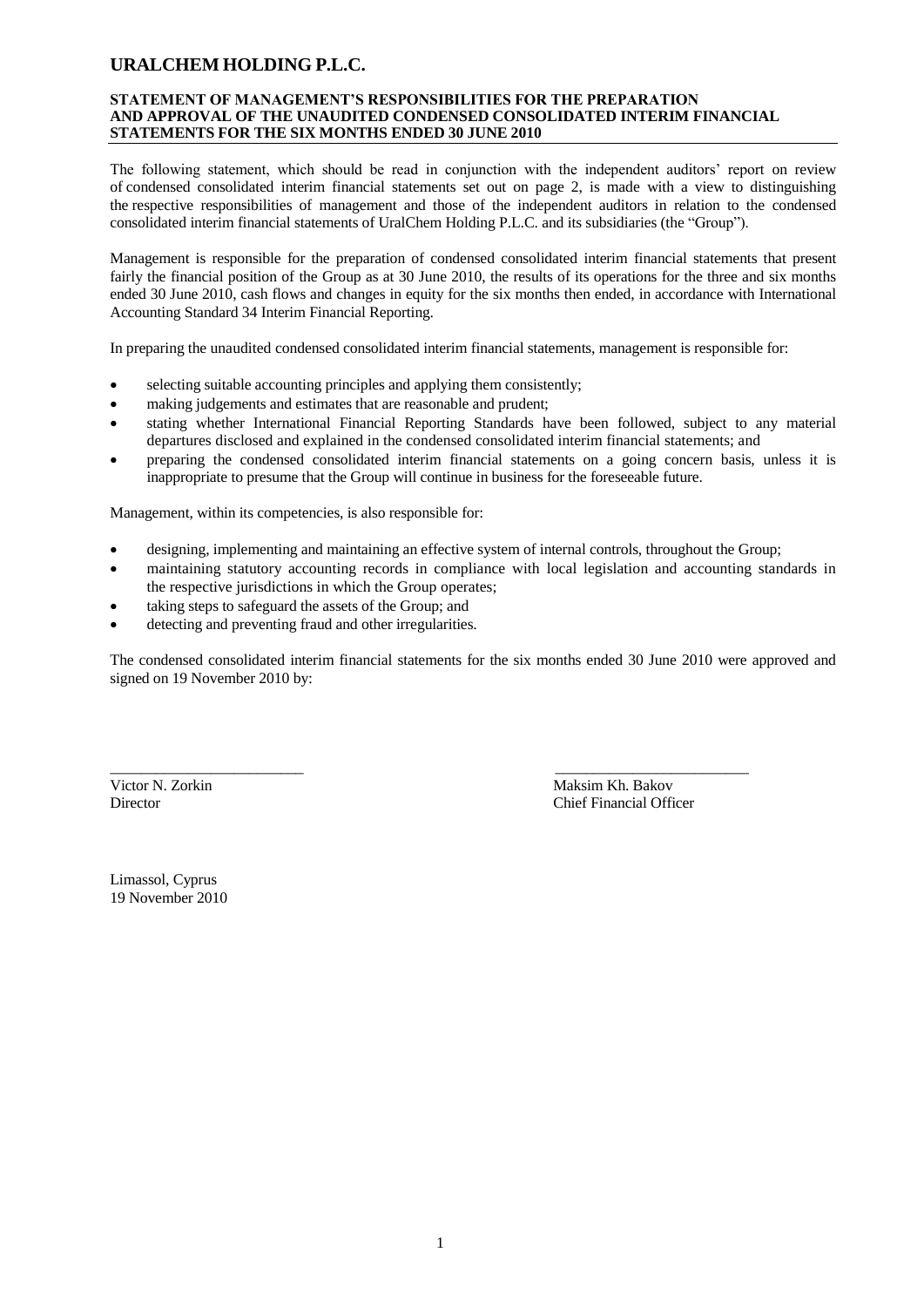

ZAO "Deloitte & Touche CIS" 5 Lesnaya Street Moscow, 125047 Russia

Tel: +7 (495) 787 06 00 Fax: +7 (495) 787 06 01 www.deloitte.ru

#### **INDEPENDENT AUDITORS' REPORT ON REVIEW OF CONDENSED CONSOLIDATED INTERIM FINANCIAL STATEMENTS**

#### **To the Shareholders and Board of Directors of UralChem Holding P.L.C.:**

We have reviewed the accompanying condensed consolidated interim statement of financial position of UralChem Holding P.L.C. and its subsidiaries (collectively – the "Group") as at 30 June 2010 and the related condensed consolidated interim statements of income, comprehensive income, cash flows and changes in equity for the three and six months then ended, and a summary of significant accounting policies and other explanatory notes. Management is responsible for the preparation and fair presentation of these condensed consolidated interim financial statements in accordance with International Accounting Standard 34 Interim Financial Reporting ("IAS 34"). Our responsibility is to express a conclusion on this condensed consolidated interim financial statements based on our review.

#### **Scope of Review**

We conducted our review in accordance with International Standard on Review Engagements 2410 Review of Interim Financial Information Performed by the Independent Auditor of the Entity. A review of condensed consolidated interim financial statements consists of making inquiries, primarily of persons responsible for financial and accounting matters, and applying analytical and other review procedures. A review is substantially less in scope than an audit conducted in accordance with International Standards on Auditing and consequently does not enable us to obtain assurance that we would become aware of all significant matters that might be identified in an audit. Accordingly, we do not express an audit opinion.

#### **Basis for Qualified Conclusion**

As discussed in note 11, the Group was unable to account for its investment in Open Joint Stock Company Perm Mineral Fertilisers using the equity method of accounting in accordance with IAS 28 Investments in Associates. As a result we were unable to satisfy ourselves as to the carrying value of investment in this associate as at 30 June 2010 stated at USD 24,431 thousand and the Group's share of profits of this associate for the three and six months ended 30 June 2010.

#### **Qualified Conclusion**

Based on our review, with the exception of the matter described in the preceding paragraph, nothing has come to our attention that causes us to believe that the accompanying condensed consolidated interim financial statements are not prepared, in all material respects, in accordance with IAS 34.

Moscow, Russia 19 November 2010

Deloitte refers to one or more of Deloitte Touche Tohmatsu, a Swiss Verein, and its network of member firms, each of which is a legally separate and independent entity. Please see www.deloitte.com/about for a detailed description of the legal structure of Deloitte Touche Tohmatsu and its Member Firms.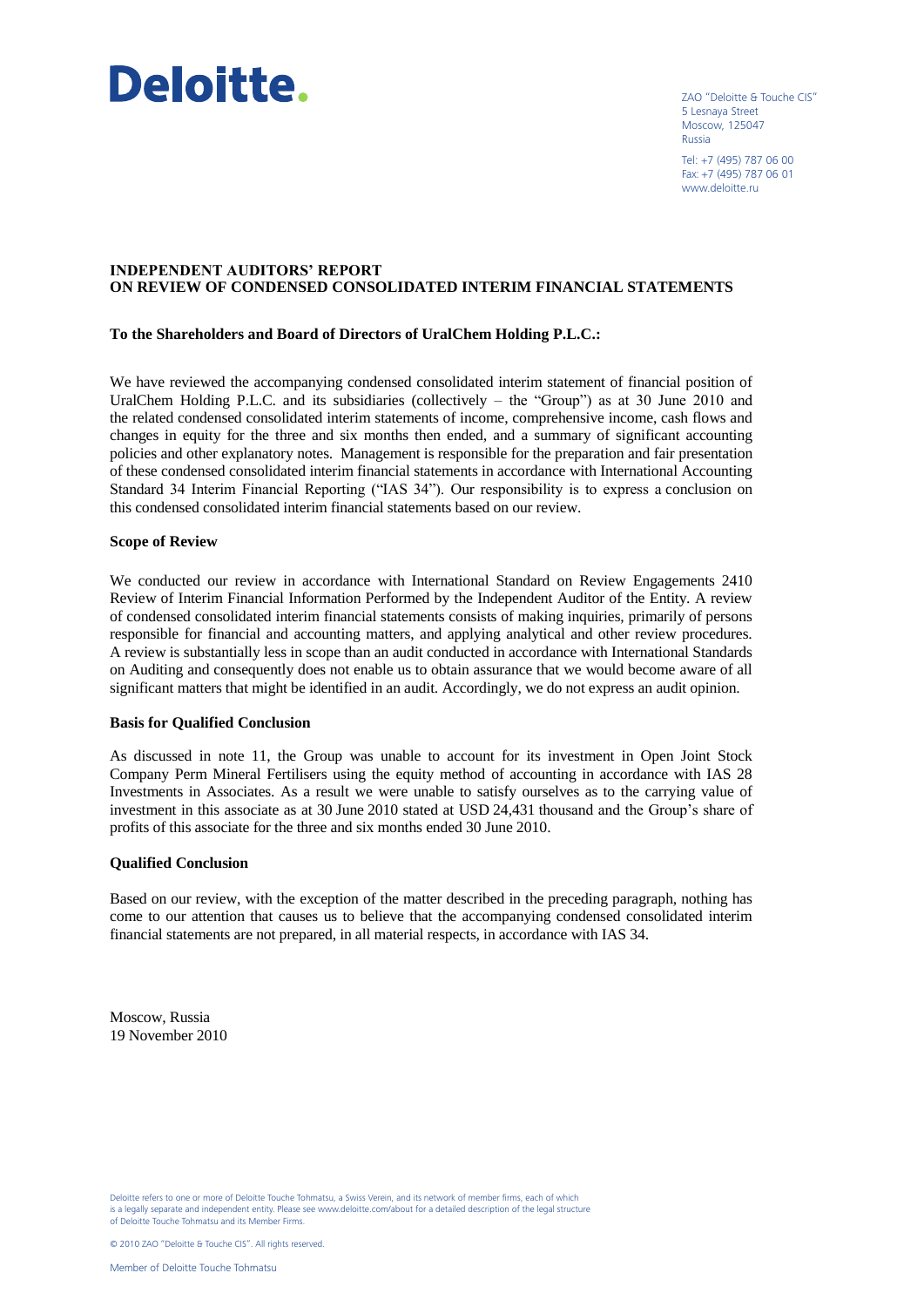### **CONDENSED CONSOLIDATED INTERIM INCOME STATEMENT FOR THE SIX MONTHS ENDED 30 JUNE 2010 (UNAUDITED)**

All amounts are in thousands of US Dollars unless otherwise stated

|                                                                        | <b>Notes</b> | Six months ended 30 June |            | Three months ended 30 June |            |
|------------------------------------------------------------------------|--------------|--------------------------|------------|----------------------------|------------|
|                                                                        |              | 2010                     | 2009       | 2010                       | 2009       |
| <b>Revenue</b>                                                         |              |                          |            |                            |            |
| Sales of goods                                                         | 6            | 630,773                  | 444,748    | 322,585                    | 224,281    |
| Other sales                                                            |              | 32,680                   | 27,424     | 16,185                     | 13,334     |
| <b>Total revenue</b>                                                   |              | 663,453                  | 472,172    | 338,770                    | 237,615    |
| Cost of sales                                                          | 7            | (360, 861)               | (273, 244) | (186, 887)                 | (141, 501) |
| <b>Gross profit</b>                                                    |              | 302,592                  | 198,928    | 151,883                    | 96,114     |
| Selling and distribution expenses                                      | 8            | (158, 118)               | (130, 447) | (76, 916)                  | (59, 885)  |
| General and administrative expenses<br>Net (loss)/gain from derivative | 9            | (57, 974)                | (46, 565)  | (30, 378)                  | (24, 689)  |
| financial instruments                                                  |              |                          | (15, 446)  |                            | 2,253      |
| Other operating income                                                 |              | 3,149                    | 13,339     | 2,485                      | 2,292      |
| Other operating expenses                                               |              | (7, 105)                 | (10, 569)  | (3, 387)                   | (13, 551)  |
| <b>Operating profit</b>                                                |              | 82,544                   | 9,240      | 43,687                     | 2,534      |
| Interest income                                                        |              | 706                      | 24,120     | 214                        | 4,270      |
| Interest expense                                                       |              | (78, 680)                | (77, 401)  | (38, 105)                  | (41, 106)  |
| Share of loss of associates                                            | 11           | (1, 165)                 | (465)      | (371)                      | (311)      |
| Foreign exchange (loss)/gain from<br>financing activities              |              | (29, 823)                | (50, 965)  | (59, 332)                  | 82,333     |
| (Loss)/profit before tax                                               |              | (26, 418)                | (95, 471)  | (53,907)                   | 47,720     |
| Income tax                                                             |              | 12,937                   | 39,426     | 21,795                     | 14,038     |
| (Loss)/profit for the period                                           |              | (13, 481)                | (56, 045)  | (32, 112)                  | 61,758     |
| Attributable to:                                                       |              |                          |            |                            |            |
| Shareholders of the parent                                             |              | (9,502)                  | (44, 681)  | (30,755)                   | 66,143     |
| Non-controlling interests                                              |              | (3,979)                  | (11, 364)  | (1, 357)                   | (4,385)    |
|                                                                        |              | (13, 481)                | (56, 045)  | (32, 112)                  | 61,758     |
| (Loss)/earnings per share                                              |              |                          |            |                            |            |
| Weighted average number of                                             |              |                          |            |                            |            |
| ordinary shares in issue during                                        |              |                          |            |                            |            |
| the period                                                             |              | 175,000,000              | 10,110     | 175,000,000                | 10,110     |
| Basic and diluted (loss)/earnings                                      |              |                          |            |                            |            |
| per share (US dollars per share)                                       |              | (0.05)                   | (4,419.5)  | (0.2)                      | 6,542.3    |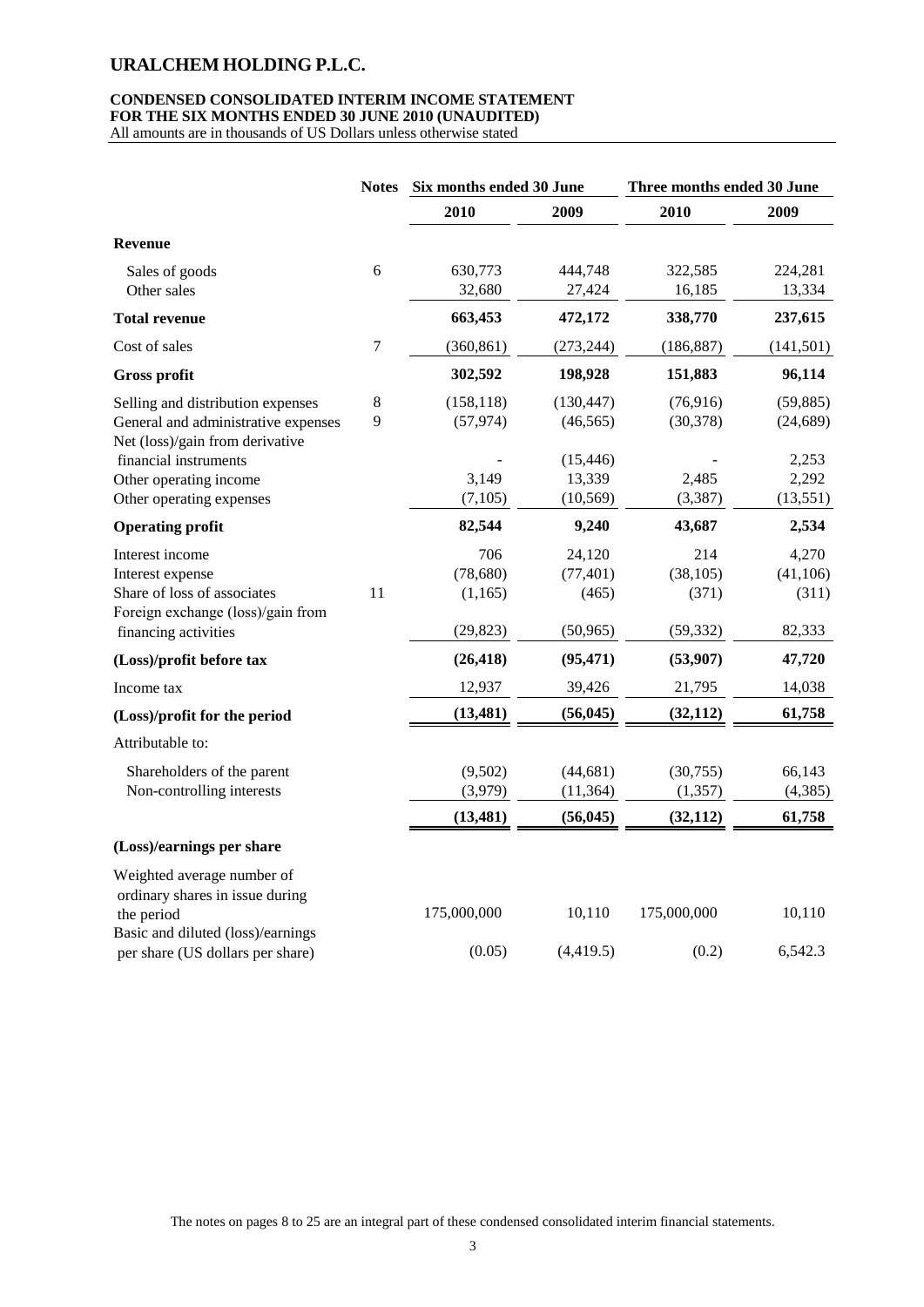### **CONDENSED CONSOLIDATED INTERIM STATEMENT OF COMPREHENSIVE INCOME FOR THE SIX MONTHS ENDED 30 JUNE 2010 (UNAUDITED)**

All amounts are in thousands of US Dollars unless otherwise stated

|                                                                                | Six months ended 30 June |           | Three months ended 30 June |        |
|--------------------------------------------------------------------------------|--------------------------|-----------|----------------------------|--------|
|                                                                                | 2010                     | 2009      | 2010                       | 2009   |
| (Loss)/profit for the period                                                   | (13, 481)                | (56, 045) | (32, 112)                  | 61,758 |
| Other comprehensive (loss)/gain:<br>Effect of translation to presentation      |                          |           |                            |        |
| currency                                                                       | (3,486)                  | (19,691)  | (5,222)                    | 6,978  |
| Other comprehensive (loss)/gain                                                | (3,486)                  | (19,691)  | (5,222)                    | 6,978  |
| Total comprehensive (loss)/gain<br>for the period, net of tax                  | (16,967)                 | (75, 736) | (37, 334)                  | 68,736 |
| Total comprehensive (loss)/gain for<br>the period, net of tax attributable to: |                          |           |                            |        |
| Shareholders of the parent                                                     | (10, 893)                | (59,213)  | (31,781)                   | 68,385 |
| Non-controlling interests                                                      | (6,074)                  | (16, 523) | (5,553)                    | 351    |
|                                                                                | (16,967)                 | (75, 736) | (37, 334)                  | 68,736 |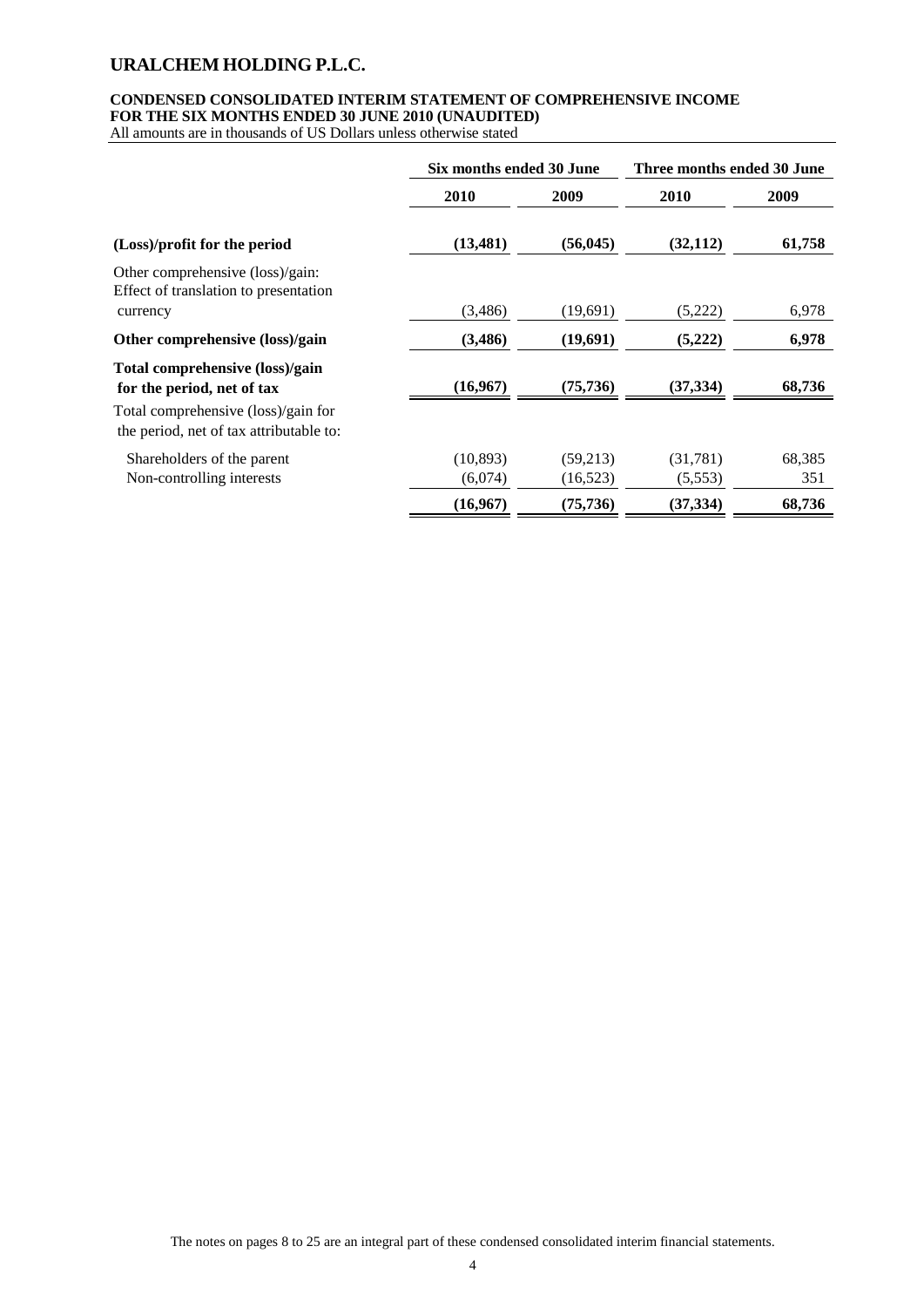# **CONDENSED CONSOLIDATED INTERIM STATEMENT OF FINANCIAL POSITION**

**AS AT 30 JUNE 2010 (UNAUDITED)**

All amounts are in thousands of US Dollars unless otherwise stated

|                                            | <b>Notes</b> | 30 June 2010 | 31 December 2009       |
|--------------------------------------------|--------------|--------------|------------------------|
| <b>ASSETS</b>                              |              |              |                        |
| Non-current assets                         |              |              |                        |
| Property, plant and equipment              | 10           | 663,918      | 722,938                |
| Goodwill                                   |              | 164,452      | 169,624                |
| Intangible assets                          |              | 9,447        | 8,158                  |
| Investments in associates                  | 11           | 33,921       | 35,304                 |
| Inventories                                | 12           | 23,757       | 29,605                 |
| Available-for-sale investments             |              | 172,414      | 177,837                |
| Other financial assets                     |              |              | 7,359                  |
| Deferred tax assets                        |              | 79,845       | 55,153                 |
|                                            |              | 1,147,754    | 1,205,978              |
| <b>Current</b> assets                      |              |              |                        |
| Inventories                                | 12           | 119,289      | 101,502                |
| Trade and other receivables                |              | 39,576       | 40,583                 |
| Advances paid and prepaid expenses         |              | 17,391       | 28,948                 |
| Income tax receivable                      |              | 10,975       | 10,119                 |
| Other taxes receivable                     |              | 70,710       | 95,306                 |
| Other financial assets                     |              | 43,876       | 36,973                 |
| Cash and cash equivalents                  |              | 53,335       | 53,658                 |
|                                            |              | 355,152      | 367,089                |
| <b>TOTAL ASSETS</b>                        |              | 1,502,906    | 1,573,067              |
| <b>EQUITY AND LIABILITIES</b>              |              |              |                        |
| <b>Capital and reserves</b>                |              |              |                        |
| Share capital                              | 13           | 1,374        | 1,374                  |
| Additional paid-in capital                 |              | 152,223      | 152,223                |
| Foreign currency translation reserve       |              | (68,027)     | (66, 636)              |
| Accumulated deficit                        |              | (268, 904)   | (259, 386)             |
| <b>Equity attributable to shareholders</b> |              |              |                        |
| of the parent                              |              | (183, 334)   | (172, 425)             |
| Non-controlling interests                  |              | 66,604       | 73,121                 |
| <b>Total equity</b>                        |              | (116,730)    | (99, 304)              |
| <b>Non-current liabilities</b>             |              |              |                        |
| Loans and borrowings                       | 14           | 854,362      | 887,366                |
| Obligations under finance leases           |              | 40,311       | 43,094                 |
| Trade and other payables                   |              | 17,988       | 17,628                 |
| Retirement benefit obligations             |              | 7,760        | 7,635                  |
| Deferred tax liabilities                   |              | 45,611       | 53,879                 |
|                                            |              | 966,032      | $\overline{1,009,602}$ |
| <b>Current liabilities</b>                 |              |              |                        |
| Loans and borrowings                       | 14           | 542,380      | 533,604                |
| Obligations under finance leases           |              | 11,239       | 11,500                 |
| Trade and other payables                   |              | 66,508       | 69,302                 |
| Advances received                          |              | 24,530       | 39,705                 |
| Income tax payable                         |              | 1,285        | 2,018                  |
| Other taxes payable                        |              | 7,662        | 6,640                  |
|                                            |              | 653,604      | 662,769                |
| <b>Total liabilities</b>                   |              | 1,619,636    | 1,672,371              |
| <b>TOTAL EQUITY AND LIABILITIES</b>        |              | 1,502,906    | 1,573,067              |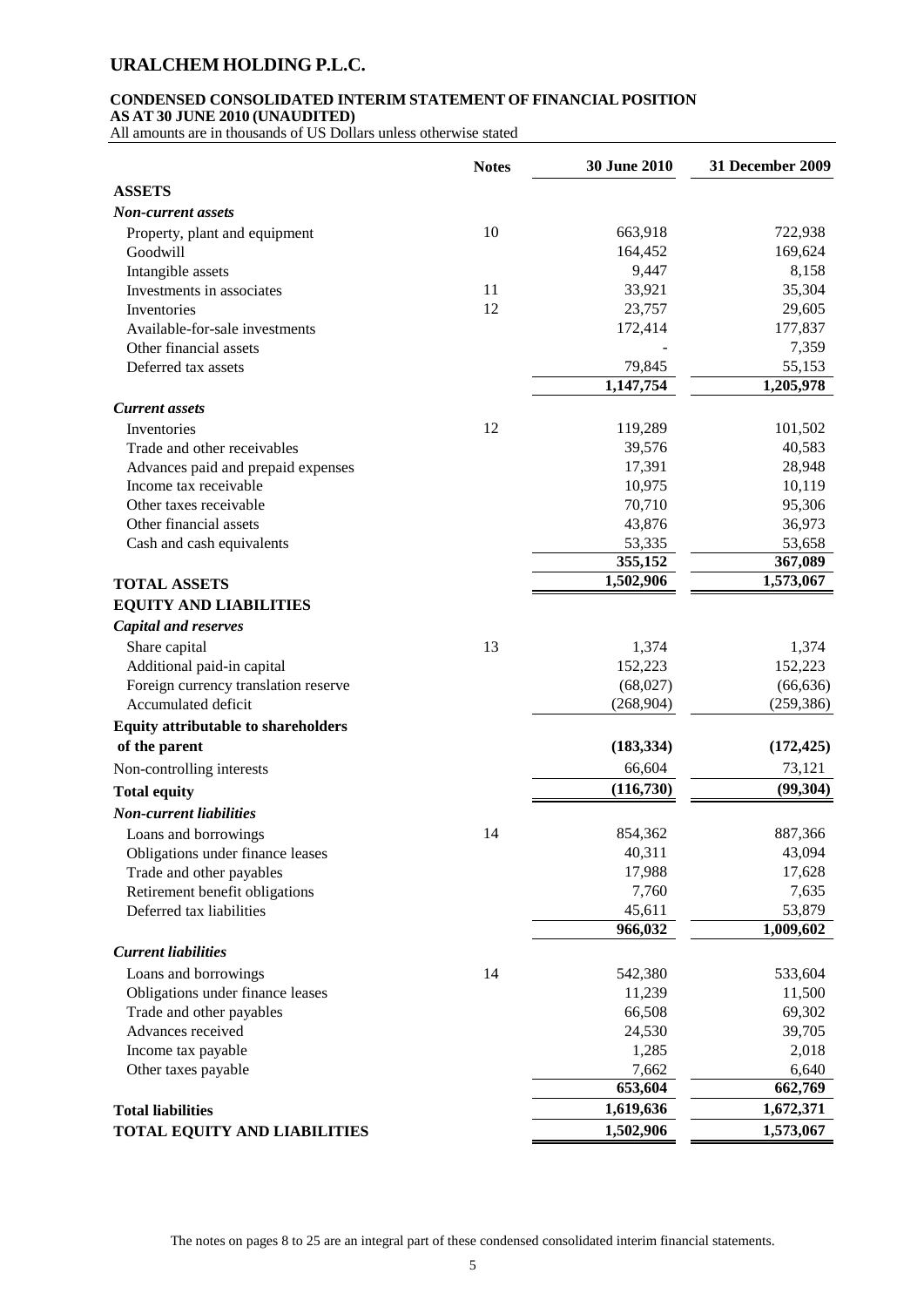#### **CONDENSED CONSOLIDATED INTERIM STATEMENT OF CASH FLOWS FOR THE SIX MONTHS ENDED 30 JUNE 2010 (UNAUDITED)**

All amounts are in thousands of US Dollars unless otherwise stated

|                                                          | Six months ended<br>30 June 2010 | Six months ended<br>30 June 2009 |
|----------------------------------------------------------|----------------------------------|----------------------------------|
| <b>Operating activities</b>                              |                                  |                                  |
| Loss before tax                                          | (26, 418)                        | (95, 471)                        |
| Adjustments for:                                         |                                  |                                  |
| Depreciation of property, plant and equipment            | 53,553                           | 46,809                           |
| Amortisation of intangible assets                        | 811                              | 628                              |
| Change in fair value of derivative financial instruments |                                  | (32, 143)                        |
| Change in provisions and allowances                      | 185                              | (1,120)                          |
| Write-down of inventory to net realisable value          | 2,615                            | 3,919                            |
| Impairment of investments in associates                  |                                  | 3,055                            |
| Loss on disposal of property, plant and equipment        | 1,102                            | 1,686                            |
| Foreign exchange loss, net                               | 32,290                           | 41,419                           |
| Share of loss of associates                              | 1,165                            | 465                              |
| Interest income                                          | (706)                            | (24, 120)                        |
| Interest expense                                         | 78,680                           | 77,401                           |
| Operating cash flows before working capital changes      | 143,277                          | 22,528                           |
| (Increase)/decrease in inventory                         | (16, 481)                        | 8,135                            |
| Decrease in trade and other receivables                  | 2,269                            | 1,064                            |
| Decrease in advances paid and prepaid expenses           | 11,409                           | 10,016                           |
| Decrease in other taxes receivable                       | 14,312                           | 7,753                            |
| Increase in retirement benefit obligations               | 371                              | 325                              |
| (Decrease)/increase in trade and other payables          | (11, 645)                        | 5,796                            |
| Decrease in advances received                            | (15,765)                         | (11,683)                         |
| Increase in other taxes payable                          | 1,496                            | 214                              |
| <b>Cash generated from operations</b>                    | 129,243                          | 44,148                           |
| Interest paid                                            | (69, 653)                        | (77, 473)                        |
| Income tax paid                                          | (14,507)                         | (7, 850)                         |
| Net cash generated from/(used in) operating activities   | 45,083                           | (41, 175)                        |
| <b>Investing activities</b>                              |                                  |                                  |
| Increase of ownership in subsidiaries                    | (459)                            | (114)                            |
| Acquisition of available-for-sale investments            |                                  | (316)                            |
| Acquisition of short-term promissory note                | (35,000)                         |                                  |
| Payments for property, plant and equipment               | (18, 812)                        | (34, 613)                        |
| Proceeds from disposal of property, plant and equipment  | 3,762                            | 6,076                            |
| Payments for intangible assets                           | (2, 404)                         | (4,993)                          |
| Loans issued                                             | (27, 696)                        | (15,071)                         |
| Proceeds from repayment of loans issued                  | 47,807                           | 28,116                           |
| Interest received                                        | 15,973                           | 2,425                            |
| Net cash used in investing activities                    | (16, 829)                        | (18, 490)                        |
| <b>Financing activities</b>                              |                                  |                                  |
| Proceeds from short-term loans and borrowings            | 109,141                          | 247,639                          |
| Proceeds from long-term loans and borrowings             | 66,031                           |                                  |
| Repayment of short-term loans and borrowings             | (198, 282)                       | (275, 214)                       |
| Repayment of principal amounts of finance leases         | (2,932)                          | (3,286)                          |
| Net cash used in financing activities                    | (26, 042)                        | (30, 861)                        |
| Net increase/(decrease) in cash and cash equivalents     | 2,212                            | (90, 526)                        |
| Cash and cash equivalents at the beginning of the period | 53,658                           | 118,301                          |
| Effect of exchange rate changes on the balance           |                                  |                                  |
| of cash held in foreign currencies                       | (2,535)                          | 1,385                            |
| Cash and cash equivalents at the end of the period       | 53,335                           | 29,160                           |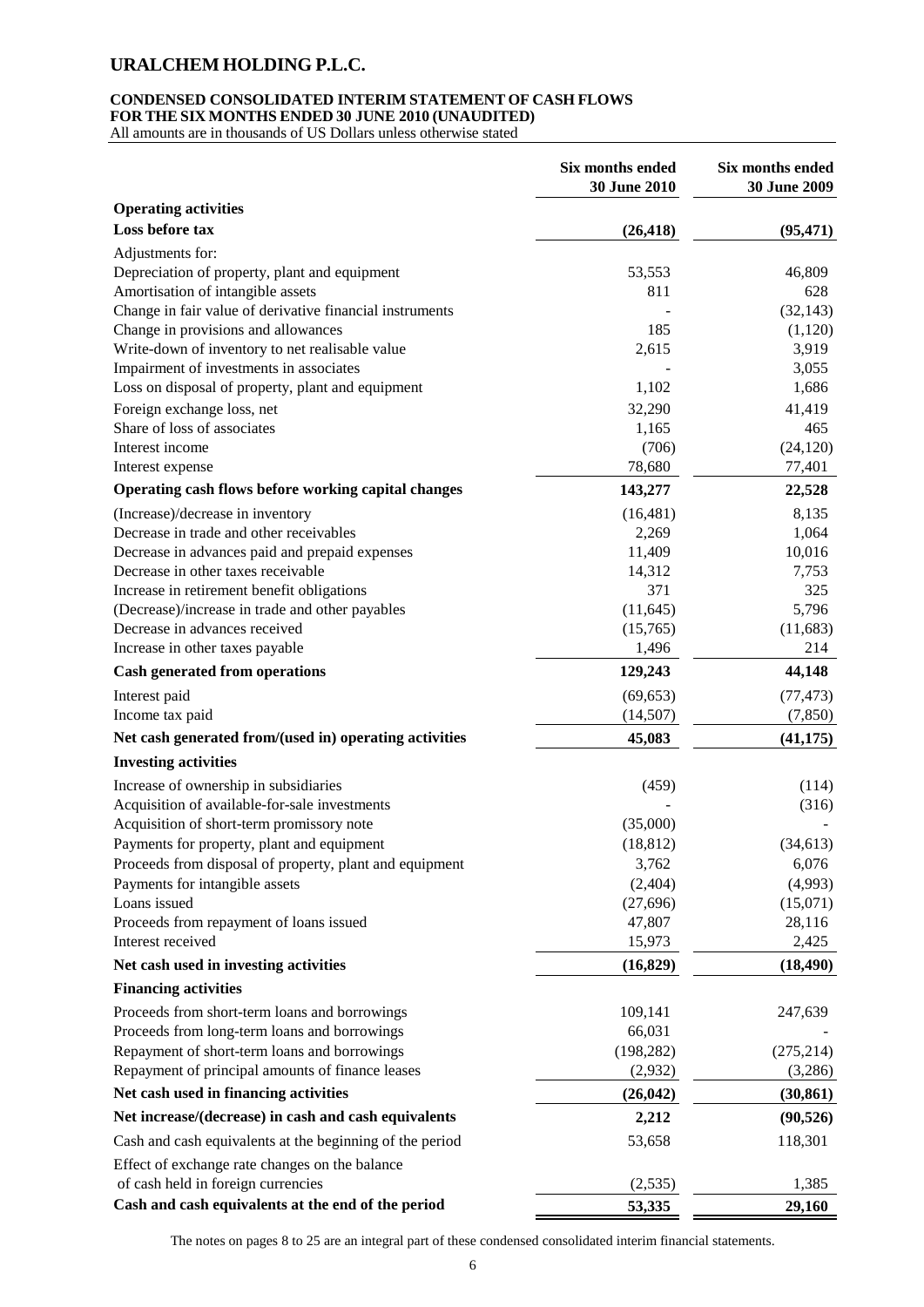### **CONDENSED CONSOLIDATED INTERIM STATEMENT OF CHANGES IN EQUITY FOR THE SIX MONTHS ENDED 30 JUNE 2010 (UNAUDITED)**

All amounts are in thousands of US Dollars unless otherwise stated

|                                                                                 |              |               |                                         | Attributable to shareholders of the company   |                                                                  |                        |                                 |                       |
|---------------------------------------------------------------------------------|--------------|---------------|-----------------------------------------|-----------------------------------------------|------------------------------------------------------------------|------------------------|---------------------------------|-----------------------|
|                                                                                 | <b>Notes</b> | Share capital | <b>Additional</b><br>paid-in<br>capital | Foreign<br>currency<br>translation<br>reserve | <b>Retained</b><br>earnings/<br><i>(accumulated)</i><br>deficit) | <b>Total</b>           | Non-<br>controlling<br>interest | <b>Total</b>          |
| <b>Balance as at 1 January 2009</b>                                             |              | 24            | 155,204                                 | (49, 485)                                     | 23,667                                                           | 129,410                | 72,867                          | 202,277               |
| Loss for the period<br>Other comprehensive loss                                 |              |               |                                         | (14, 532)                                     | (44, 681)                                                        | (44, 681)<br>(14, 532) | (11, 364)<br>(5,159)            | (56, 045)<br>(19,691) |
| Total comprehensive loss for the period                                         |              |               |                                         | (14, 532)                                     | (44, 681)                                                        | (59,213)               | (16, 523)                       | (75, 736)             |
| Increase of ownership in subsidiaries<br>Other transactions with entities under |              |               |                                         |                                               | (13)                                                             | (13)                   | (99)                            | (112)                 |
| common control                                                                  |              |               | (2,704)                                 |                                               |                                                                  | (2,704)                |                                 | (2,704)               |
| Balance as at 30 June 2009                                                      |              | 24            | 152,500                                 | (64, 017)                                     | (21, 027)                                                        | 67,480                 | 56,245                          | 123,725               |
| <b>Balance as at 1 January 2010</b>                                             |              | 1,374         | 152,223                                 | (66, 636)                                     | (259, 386)                                                       | (172, 425)             | 73,121                          | (99, 304)             |
| Loss for the period                                                             |              |               |                                         |                                               | (9,502)                                                          | (9,502)                | (3,979)                         | (13, 481)             |
| Other comprehensive loss                                                        |              |               | $\overline{\phantom{a}}$                | (1, 391)                                      |                                                                  | (1, 391)               | (2,095)                         | (3, 486)              |
| Total comprehensive loss for the period                                         |              |               |                                         | (1, 391)                                      | (9,502)                                                          | (10, 893)              | (6,074)                         | (16,967)              |
| Increase of ownership in a subsidiary                                           | 4            |               |                                         |                                               | (16)                                                             | (16)                   | (443)                           | (459)                 |
| Balance as at 30 June 2010                                                      |              | 1,374         | 152,223                                 | (68, 027)                                     | (268,904)                                                        | (183, 334)             | 66,604                          | (116,730)             |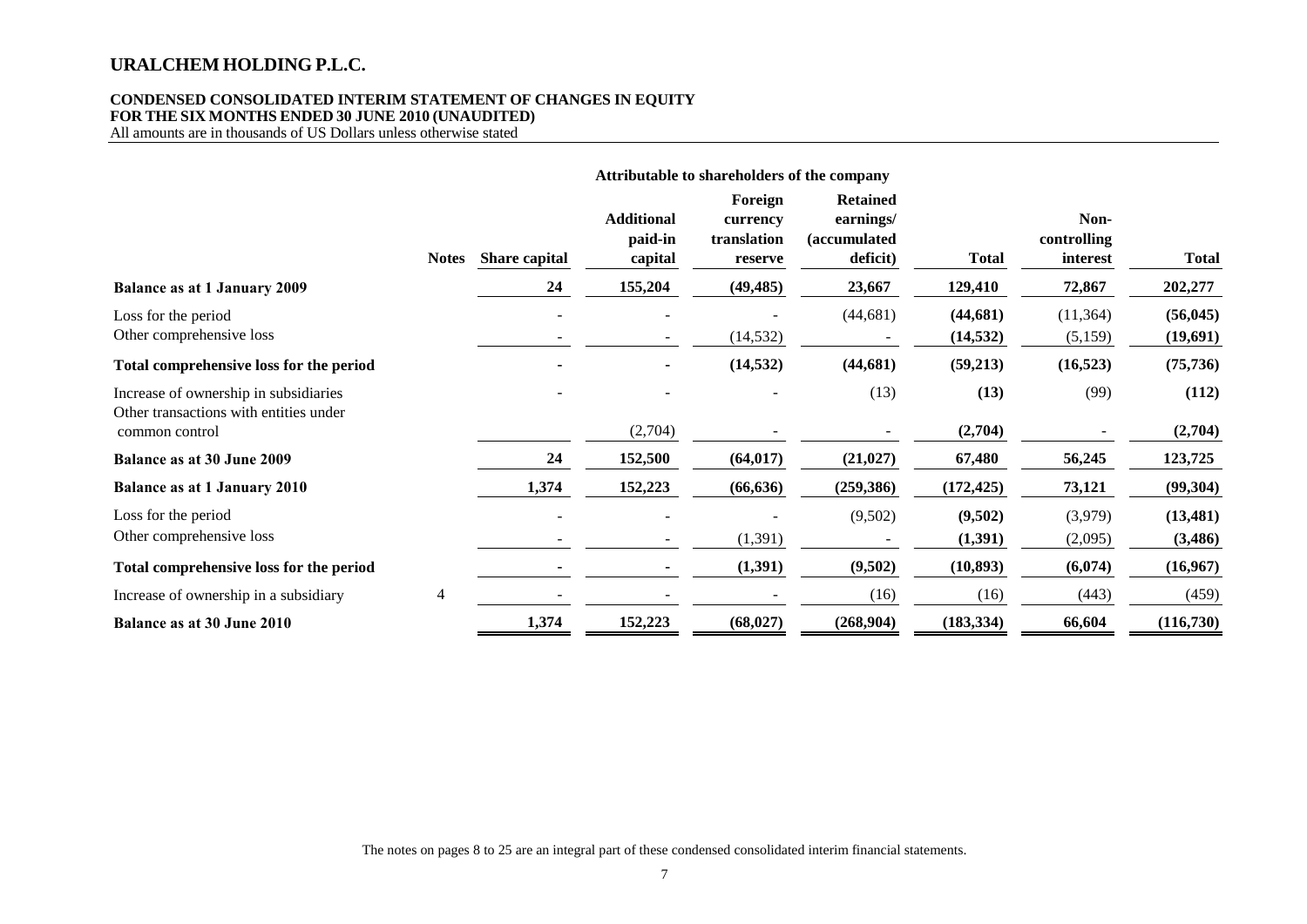# **NOTES TO THE CONDENSED CONSOLIDATED INTERIM FINANCIAL STATEMENTS FOR THE SIX MONTHS ENDED 30 JUNE 2010 (UNAUDITED)**

All amounts are in thousands of US Dollars unless otherwise stated

### **1. GENERAL INFORMATION**

#### **Organisation**

UralChem Holding P.L.C. (formerly ACF–Agrochem Finance Limited, the "Company") is a public limited company which was incorporated in Cyprus on 4 May 2006. As at 30 June 2010, the Company was 95.5% owned by CI-Chemical Invest Limited, incorporated in Cyprus. The remaining 4.5% of the Company's shares were held by management. The principal beneficial shareholder of the Company is Mr. Dmitry A. Mazepin. The Company's main office is located at office 249, 28th Oktovriou Street, Lophitis Business Center, 1st floor, Office 101, P.C. Limassol 3035, Cyprus.

#### **Principal business activities**

The principal business activities of the Group are the production and distribution of mineral fertilisers. The main products of the Group are nitrogen based, phosphate based and complex fertilisers.

#### **Market conditions**

Global economic conditions continued to improve in the first half of 2010 and positively influenced fertiliser markets. The Group was also impacted by the main application season in the Northern Hemisphere starting in the first half of the year which contributed to the increase in demand for fertilisers. Demand for fertilisers and, consequently, prices for nitrogen and phosphate based fertilisers began to recover in the third quarter of 2009 and continued through the fourth quarter of 2009 and the first half of 2010. Market prices for ammonia and ammonium nitrate increased on average by 40% and for diammonium phosphate by 20% during the first half of 2010 in comparison with the first half of 2009. Global urea prices rebounded from their lows at the beginning of 2009 and were stable during 2009 and the first half of 2010.

### **2. BASIS OF PREPARATION**

The condensed consolidated interim financial statements of the Group have been prepared in accordance with International Accounting Standard ("IAS") 34 Interim Financial Reporting, as issued by the International Accounting Standards Board, except for accounting for investments in associates (refer to note 11).

The condensed consolidated interim financial statements have been prepared on the historical cost basis except for mark-to-market valuation of certain financial instruments, in accordance with IAS 39 Financial Instruments: Recognition and Measurement.

These condensed consolidated interim financial statements are prepared based on the accounting policies applied in the annual consolidated financial statements of the Group for the year ended 31 December 2009, except for the impact of the adoption of the Standards and Interpretations described in note 3, and should be read in conjunction with the consolidated financial statements and accompanying notes included in the Group's consolidated financial statements for the year ended 31 December 2009.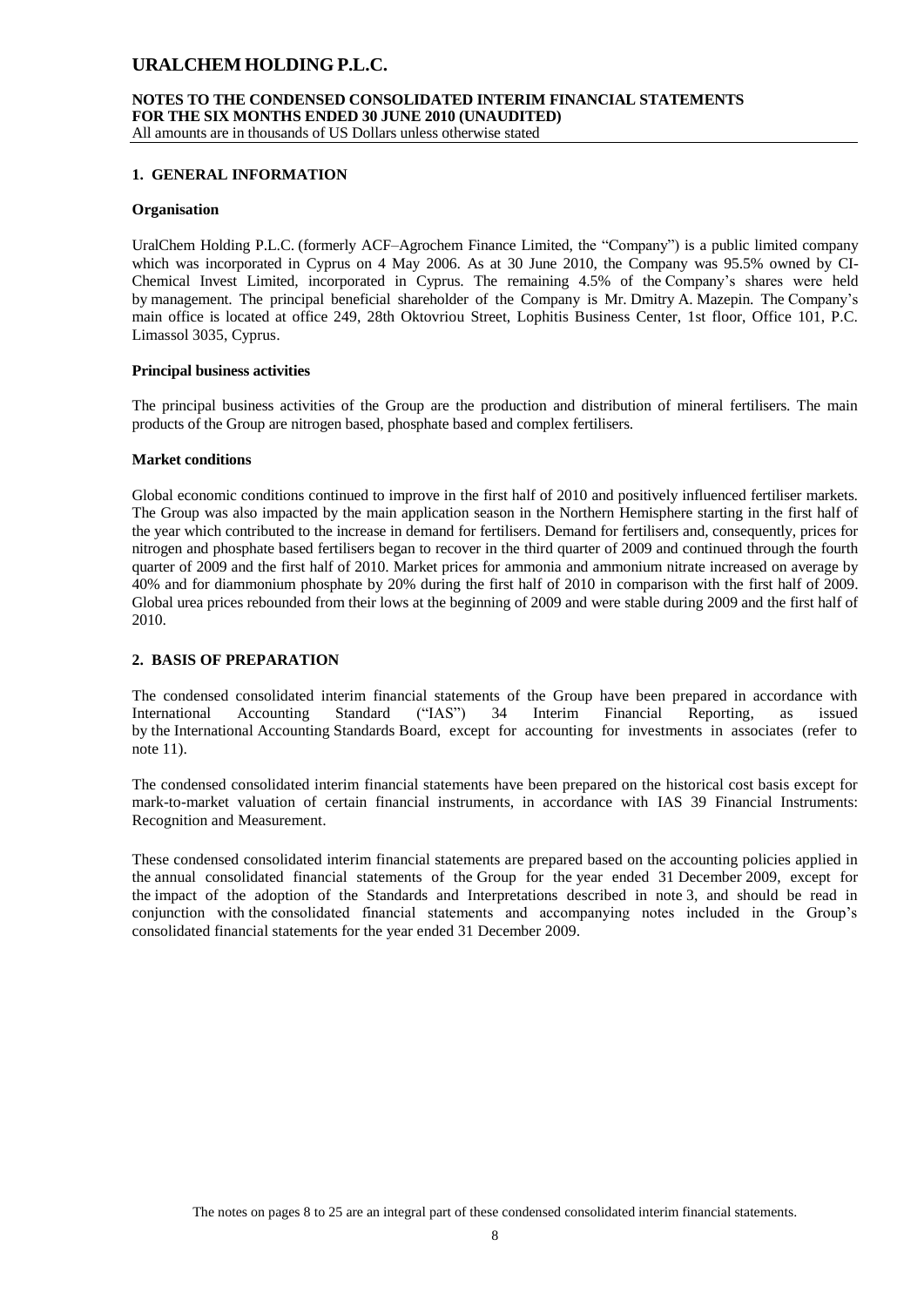**NOTES TO THE CONDENSED CONSOLIDATED INTERIM FINANCIAL STATEMENTS FOR THE SIX MONTHS ENDED 30 JUNE 2010 (UNAUDITED)**

All amounts are in thousands of US Dollars unless otherwise stated

### **3. ADOPTION OF NEW AND REVISED STANDARDS**

#### **Standards and Interpretations effective in the current period**

The Group has adopted all revised and new Standards and Interpretations issued by the International Accounting Standards Board and International Financial Reporting Interpretations Committee that are mandatory for adoption in the annual periods beginning on 1 January 2010.

### **Standards and Interpretations adopted with no effect on the condensed consolidated interim financial statements**

IFRS 2 Share-Based Payment (amendments) IFRS 3 Business Combinations (revised) IFRS 5 Non-current Assets Held for Sale and Discontinued Operations (amendments) IFRS 8 Operating Segments (amendments) IAS 1 Presentation of Financial Statements (amendments) IAS 7 Statement of Cash Flows (amendments) IAS 17 Leases (amendments) IAS 28 Investments in associates (amendments) IAS 32 Financial Instruments: Presentation (amendments) IAS 36 Impairment of Assets (amendments) IAS 38 Intangible Assets (amendments) IAS 39 Financial Instruments: Recognition and Measurement (amendments) IFRIC 16 Hedges of a Net Investment in a Foreign Operation IFRIC 17 Distributions of Non-cash Assets to Owners IFRIC 18 Transfers of Assets from Customers

#### **Standards and Interpretations in issue but not yet adopted**

At the date of authorisation of these condensed consolidated interim financial statements, the following Standards and Interpretations were in issue but not yet effective:

|                                                                                 | Effective on or for<br>annual periods |
|---------------------------------------------------------------------------------|---------------------------------------|
| <b>Standards and Interpretations</b>                                            | beginning on or after                 |
| <b>IFRS 3 Business Combinations (amendments)</b>                                | 1 July 2010                           |
| IFRS 7 Financial Instruments (amendments)                                       | 1 January 2011                        |
| IFRS 9 Financial Instruments – Classification and Measurement                   | 1 January 2013                        |
| <b>IAS 1 Presentation of Financial Statements (amendments)</b>                  | 1 January 2011                        |
| IAS 24 Related Party Disclosures (revised)                                      | 1 January 2011                        |
| IAS 27 Consolidated and Separate Financial Statements (amendments)              | 1 July 2010                           |
| IAS 34 Interim Financial Reporting (amendments)                                 | 1 January 2011                        |
| <b>IFRIC 13 Customer Loyalty Programmes (amendments)</b>                        | 1 January 2011                        |
| IFRIC 14 The Limit on a Defined Benefit Asset, Minimum Funding Requirements and |                                       |
| their Interaction (amendments)                                                  | 1 January 2011                        |
| <b>IFRIC 19 Extinguishing Financial Liabilities with Equity Instruments</b>     | 1 July 2010                           |

The impact of adoption of these Standards and Interpretations in the preparation of the consolidated financial statements in future periods is currently being assessed by management. Management anticipates that, except for IFRS 9 Financial Instruments - Classification and Measurement ("IFRS 9"), the adoption of these Standards and Interpretations will have no material impact on the consolidated financial statements of the Group in the period of initial adoption.

IFRS 9 introduces new requirements for the classification and measurement of financial assets. All recognised financial assets that are currently in the scope of IAS 39 Financial Instruments: Recognition and Measurement, will be measured at either amortised cost or fair value.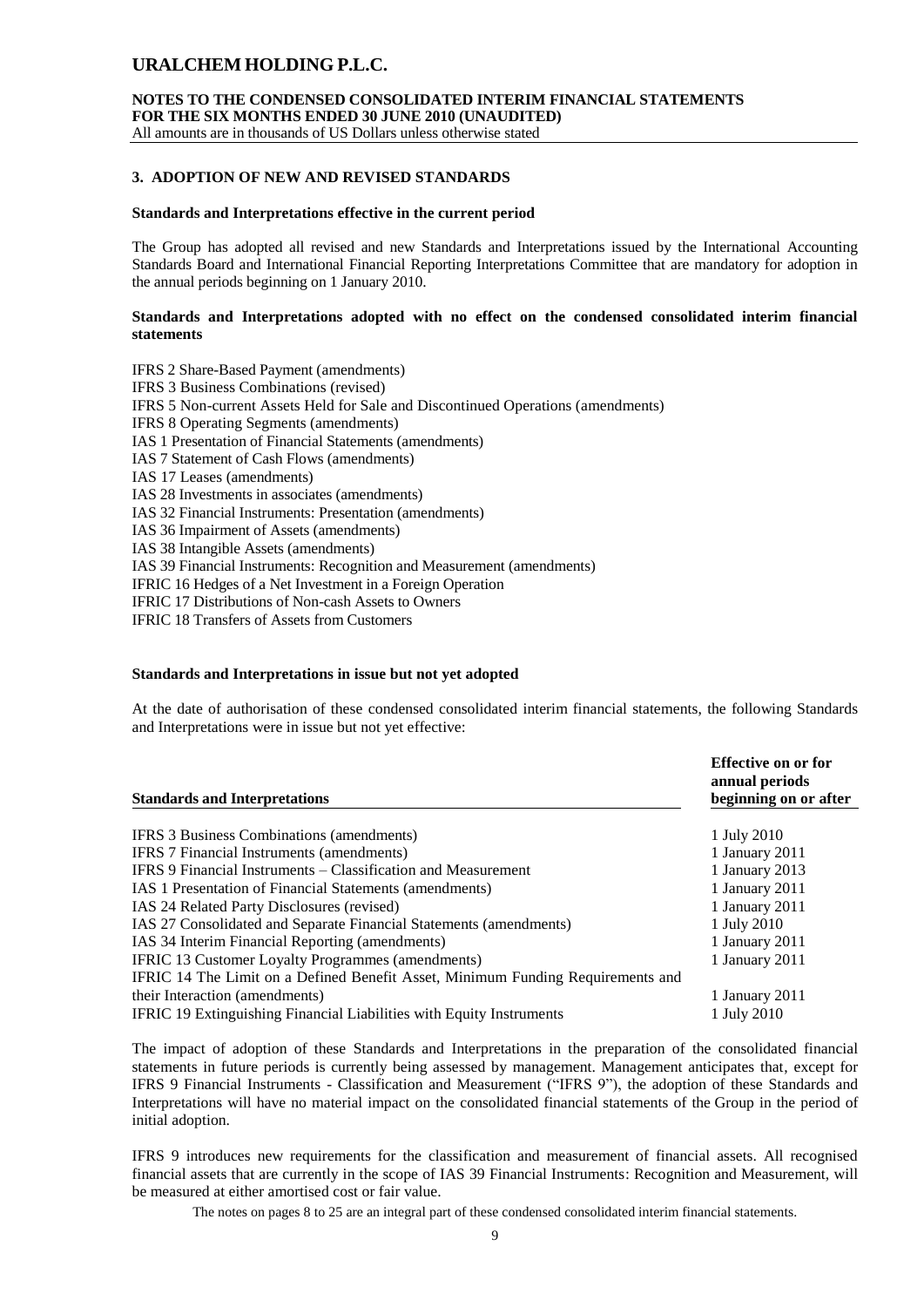**NOTES TO THE CONDENSED CONSOLIDATED INTERIM FINANCIAL STATEMENTS FOR THE SIX MONTHS ENDED 30 JUNE 2010 (UNAUDITED)**

All amounts are in thousands of US Dollars unless otherwise stated

### **4. BUSINESS COMBINATIONS**

### *Increase of ownership in Open Joint Stock Company Voskresensk Mineral Fertilisers ("VMF") during the six months ended 30 June 2010 by the Group*

During the six months ended 30 June 2010, the Group acquired, through transactions with non-controlling shareholders, an additional 0.2% of VMF's shares for a total cash consideration of USD 459 thousand, increasing its ownership in the company to 75.0%. The carrying value of VMF's net assets at the dates when the shares were acquired ranged from USD 265,504 thousand to USD 270,836 thousand. As a result of this transaction, the Group recognised a decrease in net assets attributable to non-controlling shareholders in the amount of USD 443 thousand. The excess of the consideration paid over the Group's share in net assets acquired of USD 16 thousand was recognised directly in the statement of changes in equity as a decrease in retained earnings.

As a result of the transactions described above, the Company made a mandatory offer of USD 0.21 per ordinary share to acquire the remaining non-controlling shares in VMF. The maximum amount of obligation which the Group could potentially face under this mandatory offer amounted to USD 31,856 thousand. The offer was made in accordance with the Russian Federal Law on Joint Stock Companies and non-controlling shareholders had 70 days from receipt of the mandatory offer documentation within which to accept the offer. The mandatory offer expired on 7 May 2010. As a result of this offer, the Group acquired 5,600 additional ordinary shares or 0.0004% interest in the share capital of VMF for a consideration of USD 1 thousand. VTB bank was acting as а guarantor of the transaction. The short-term promissory note in the amount of USD 35,000 thousand issued by VTB bank, which is included in other current financial assets, is pledged to secure this guarantee (see note 17).

### **5. SEGMENT INFORMATION**

For management purposes the Group is organised into two segments, Nitrogen Fertilisers and Phosphate Fertilisers. Reports reviewed by the Chief Executive Officer (the "chief operating decision maker") that are used to assess performance and allocate resources are prepared on the same basis.

- Nitrogen Fertilisers: The nitrogen fertilisers segment comprises subsidiaries engaged in the production of nitrogen based fertilisers, complex fertilisers, ammonia, inorganic acids and other chemical products. The major subsidiaries allocated to the nitrogen fertilisers segment are Open Joint Stock Company Kirovo-Chepetsk Chemical Works ("KCCW"), located in the Kirov region of the Russian Federation, and Open Joint Stock Company Azot ("Azot"), located in the Perm region of the Russian Federation; and
- Phosphate Fertilisers: The phosphate fertilisers segment comprises subsidiaries engaged in the production of phosphate based fertilisers, complex fertilisers, ammonia and inorganic acids. The major subsidiary allocated to the phosphate fertilisers segment is VMF, located in the Moscow region of the Russian Federation.

The chief operating decision maker does not regularly review the operating results of other operations, and these operations are not reported as separate operating segments. These other operations contain smaller subsidiaries which engage in a variety of businesses, for example electricity and heat energy generation, construction, repairs and maintenance and processing of waste water.

The profitability of the two operating segments is primarily measured based on OIBDA, which the Group defines as operating profit adjusted for depreciation and amortisation. Since this term is not a standard IFRS measure, the Group's definition of OIBDA may differ from that of other companies. Costs and assets of subsidiaries of the Group engaged in transportation, sales and marketing activities are allocated (pro rata volume of services rendered by these companies to the operating segments) to operating segments within management reports reviewed by the chief operating decision maker. Costs and assets of subsidiaries of the Group engaged in other operations are not allocated to operating segments within management reports reviewed by the chief operating decision maker.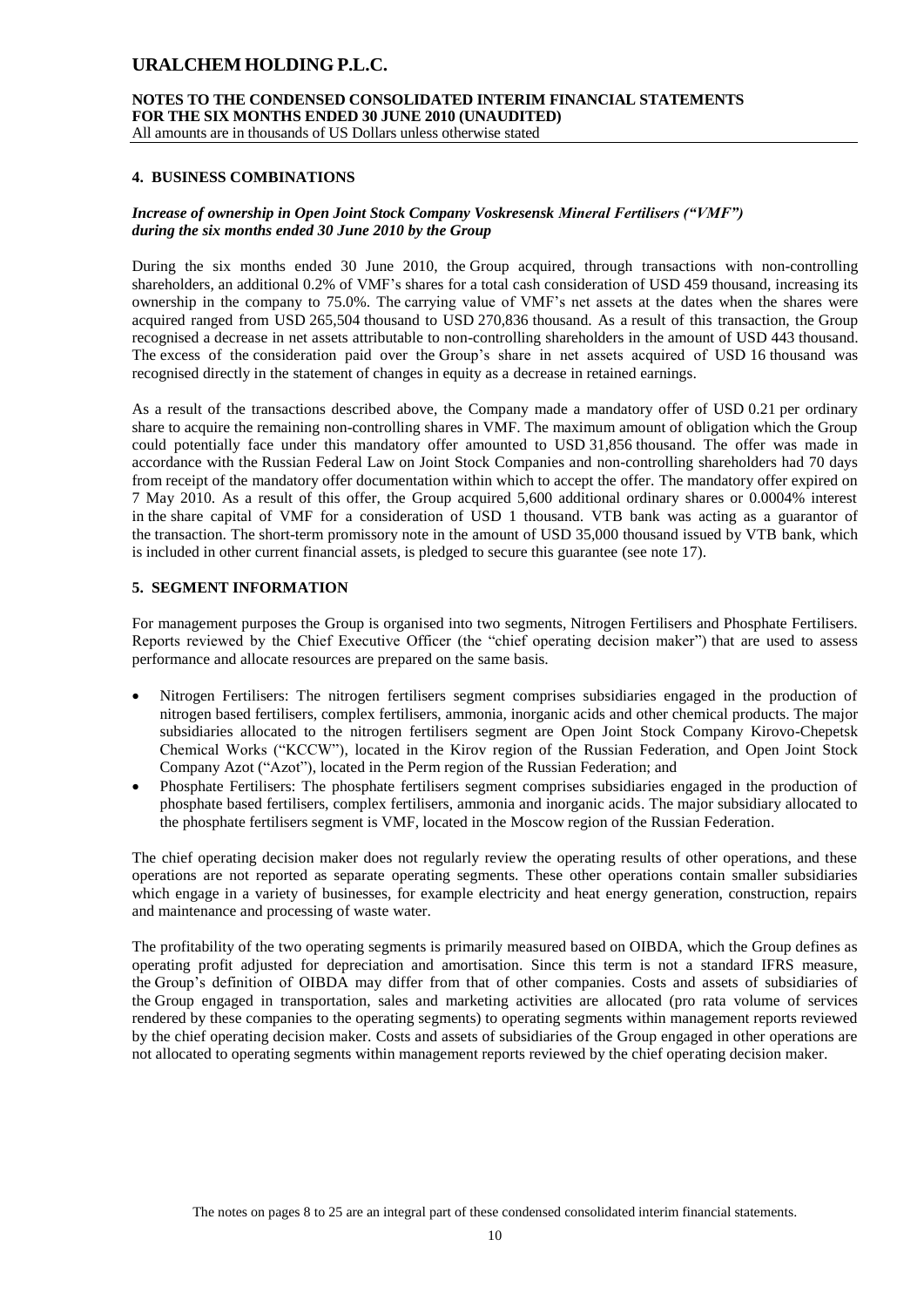### **NOTES TO THE CONDENSED CONSOLIDATED INTERIM FINANCIAL STATEMENTS FOR THE SIX MONTHS ENDED 30 JUNE 2010 (UNAUDITED)**

All amounts are in thousands of US Dollars unless otherwise stated

Segment information provided to the chief operating decision maker for the reportable segments for the six months ended 30 June 2010 is as follows:

| Six months ended                | <b>Nitrogen</b> | Phosphate   | <b>Total</b> |
|---------------------------------|-----------------|-------------|--------------|
| <b>30 June 2010</b>             | fertilisers     | fertilisers |              |
| Revenue from external customers | 502,166         | 128,607     | 630,773      |
| Inter-segment revenue           | 14,658          | 428         | 15,086       |
| <b>Total segment revenue</b>    | 516,824         | 129,035     | 645,859      |
| <b>OIBDA</b>                    | 148,901         | 7,349       | 156,250      |
| Six months ended                | <b>Nitrogen</b> | Phosphate   | <b>Total</b> |
| <b>30 June 2009</b>             | fertilisers     | fertilisers |              |
| Revenue from external customers | 377,325         | 67,423      | 444,748      |
| Inter-segment revenue           | 345             | 1,653       | 1,998        |
| <b>Total segment revenue</b>    | 377,670         | 69,076      | 446,746      |
| <b>OIBDA</b>                    | 97,149          | (16, 149)   | 81,000       |

The total reportable segment OIBDA is reconciled to consolidated loss before tax as follows:

| Six months ended<br><b>30 June 2010</b> | <b>Nitrogen</b><br>fertilisers | Phosphate<br>fertilisers | <b>Total</b> |
|-----------------------------------------|--------------------------------|--------------------------|--------------|
| Segment OIBDA                           | 148,901                        | 7,349                    | 156,250      |
| <b>Unallocated operating activity</b>   |                                |                          |              |
| Depreciation and amortisation           |                                |                          | (54, 364)    |
| Corporate overheads                     |                                |                          | (16, 866)    |
| Other                                   |                                |                          | (23, 873)    |
| Inter-segment operations                |                                |                          | 21,397       |
| Group operating profit                  |                                |                          | 82,544       |
| Interest income                         |                                |                          | 706          |
| Interest expense                        |                                |                          | (78,680)     |
| Share of loss of associates             |                                |                          | (1,165)      |
| Foreign exchange loss                   |                                |                          |              |
| from financing activities               |                                |                          | (29, 823)    |
| Group loss before tax                   |                                |                          | (26, 418)    |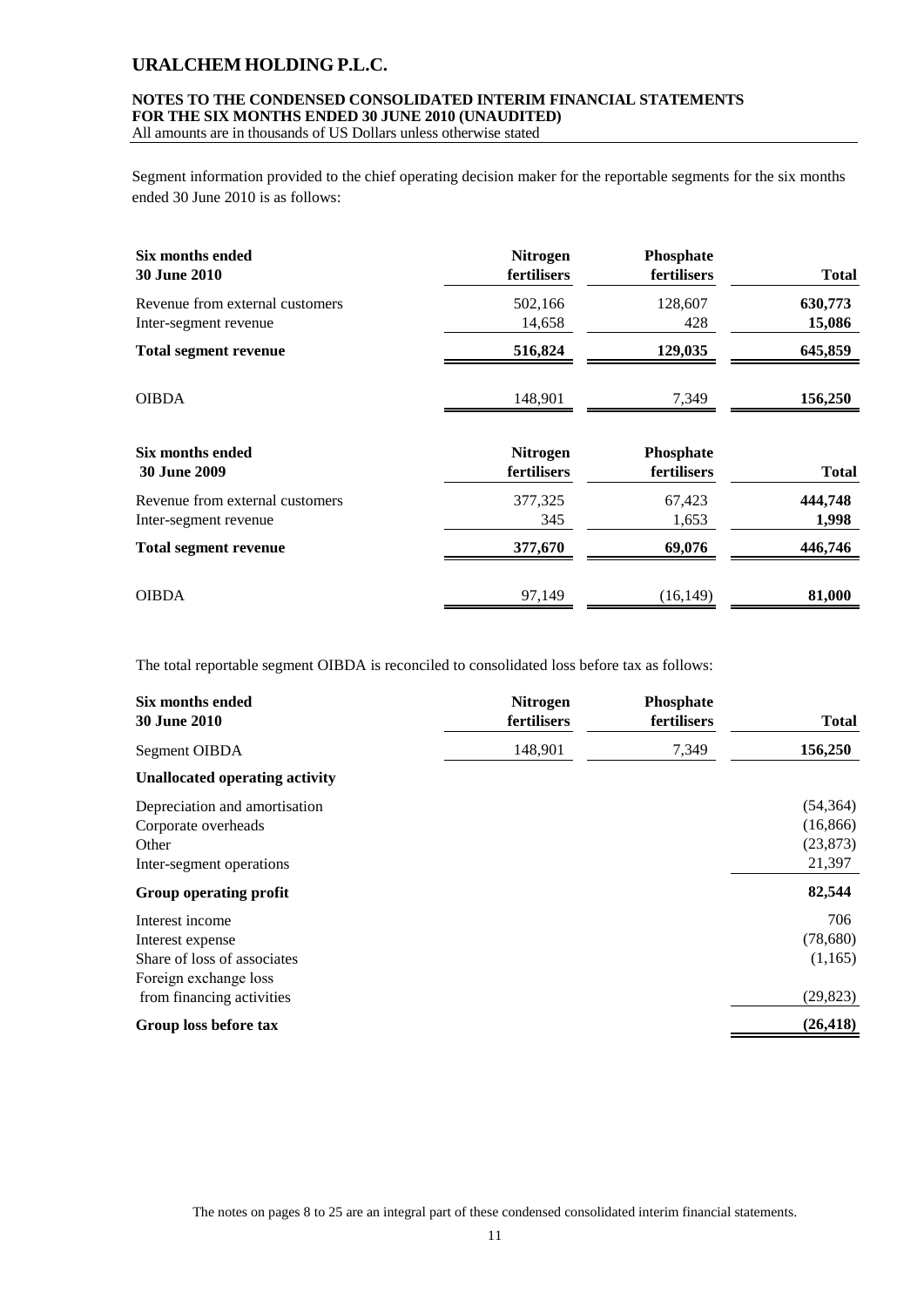#### **NOTES TO THE CONDENSED CONSOLIDATED INTERIM FINANCIAL STATEMENTS FOR THE SIX MONTHS ENDED 30 JUNE 2010 (UNAUDITED)**

All amounts are in thousands of US Dollars unless otherwise stated

| Six months ended<br><b>30 June 2009</b>                                                                                  | <b>Nitrogen</b><br>fertilisers | Phosphate<br>fertilisers | <b>Total</b>                                 |
|--------------------------------------------------------------------------------------------------------------------------|--------------------------------|--------------------------|----------------------------------------------|
| Segment OIBDA                                                                                                            | 97,149                         | (16, 149)                | 81,000                                       |
| <b>Unallocated operating activity</b>                                                                                    |                                |                          |                                              |
| Depreciation and amortisation<br>Corporate overheads<br>Other<br>Inter-segment operations                                |                                |                          | (47, 437)<br>(21,678)<br>(15, 112)<br>12,467 |
| Group operating profit                                                                                                   |                                |                          | 9,240                                        |
| Interest income<br>Interest expense<br>Share of loss of associates<br>Foreign exchange loss<br>from financing activities |                                |                          | 24,120<br>(77, 401)<br>(465)<br>(50, 965)    |
| Group loss before tax                                                                                                    |                                |                          | (95, 471)                                    |

The revenue from external parties reported to the chief operating decision maker is measured in a manner consistent with that in the income statement.

Total reportable segment assets are as follows:

|                             | <b>Nitrogen</b>    | <b>Phosphate</b>   |           |
|-----------------------------|--------------------|--------------------|-----------|
| Total segment assets as at: | <b>fertilisers</b> | <b>fertilisers</b> | Total     |
| 30 June 2010                | 745.986            | 373.957            | 1,119,943 |
| 31 December 2009            | 806.213            | 377.758            | 1,183,971 |

The amounts provided to the chief operating decision maker with respect to total assets are measured in a manner consistent with that in the financial statements. These assets are allocated based on the operations of the segment.

Investments in shares (classified as available-for-sale financial assets or investments in associates) held by the Group are not considered to be segment assets but are rather managed at the corporate headquarters by the strategic investment function.

Non-current assets other than financial instruments and deferred tax assets are located primarily in the Russian Federation, the location of the Group's major production facilities. The total of these non-current assets located in other countries, including Cyprus, are not significant.

Information about the revenue from sales to external customers attributed to individual countries is not available as the cost to develop it would be excessive. Therefore this information is not disclosed in these condensed consolidated interim financial statements.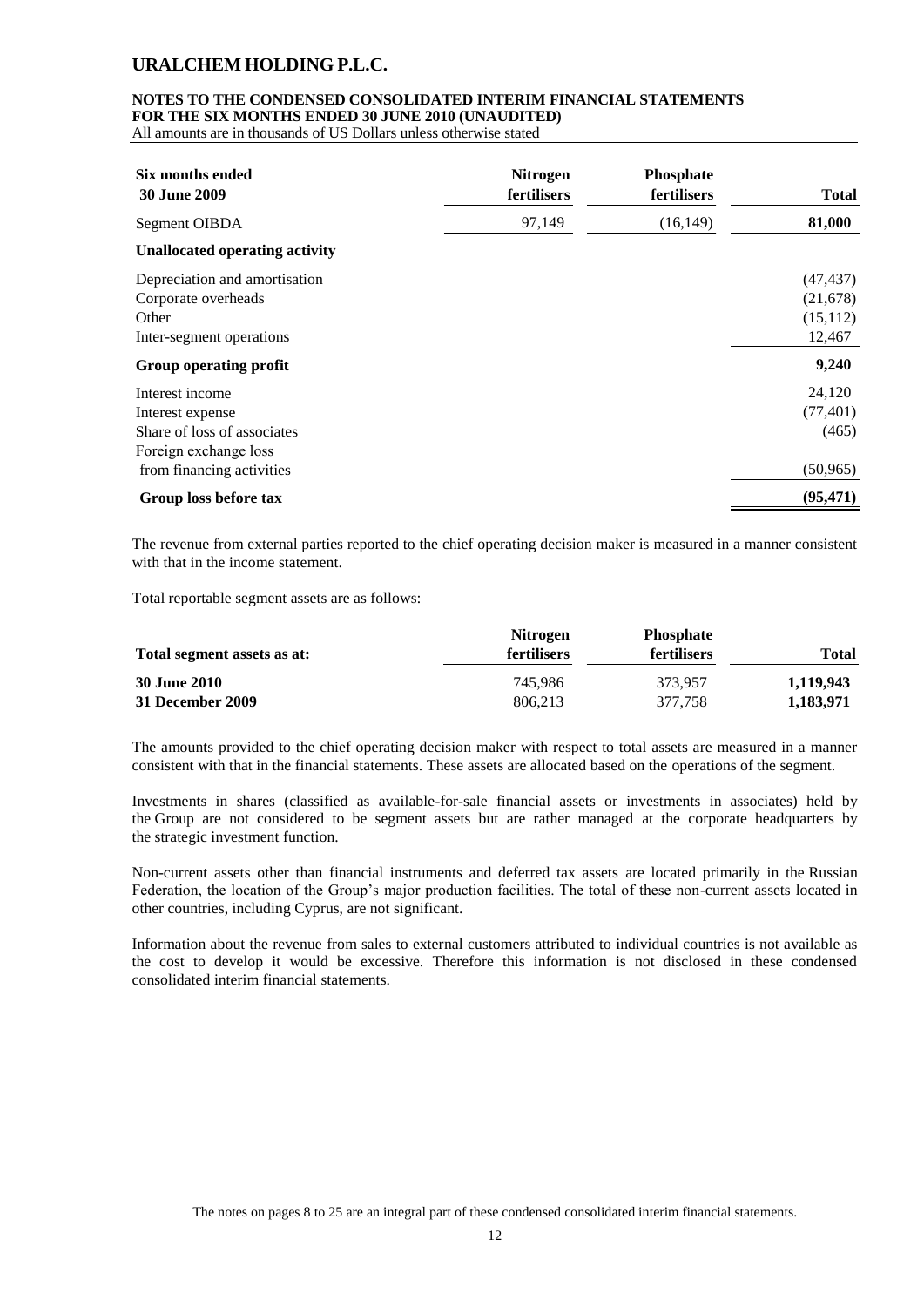# **NOTES TO THE CONDENSED CONSOLIDATED INTERIM FINANCIAL STATEMENTS FOR THE SIX MONTHS ENDED 30 JUNE 2010 (UNAUDITED)**

All amounts are in thousands of US Dollars unless otherwise stated

### **6. SALES OF GOODS**

| Six months ended 30 June 2010                                                                                  | <b>Total</b>                        | <b>Export</b>               | <b>Russia</b>                      | <b>CIS</b>                |
|----------------------------------------------------------------------------------------------------------------|-------------------------------------|-----------------------------|------------------------------------|---------------------------|
| <b>Mineral fertilisers</b>                                                                                     |                                     |                             |                                    |                           |
| Nitrogen based fertilisers<br>Phosphate based fertilisers<br>Complex fertilisers                               | 340,643<br>101,492<br>73,399        | 189,582<br>71,248<br>46,691 | 106,462<br>14,188<br>18,778        | 44,599<br>16,056<br>7,930 |
| Ammonia<br>Explosive grade ammonium nitrate<br>Inorganic acids<br>Other chemical products                      | 71,591<br>21,831<br>7,769<br>14,048 | 70,401<br>2,099<br>971      | 1,190<br>17,799<br>7,769<br>12,715 | 1,933<br>362              |
| <b>Total</b>                                                                                                   | 630,773                             | 380,992                     | 178,901                            | 70,880                    |
|                                                                                                                |                                     |                             |                                    |                           |
| Six months ended 30 June 2009                                                                                  |                                     |                             |                                    |                           |
| <b>Mineral fertilisers</b><br>Nitrogen based fertilisers<br>Complex fertilisers<br>Phosphate based fertilisers | 253,003<br>78,146<br>36,619         | 173,784<br>60,480<br>33,492 | 58,857<br>6,814<br>3,071           | 20,362<br>10,852<br>56    |
| Ammonia<br>Explosive grade ammonium nitrate<br><b>Inorganic</b> acids<br><b>Other chemical products</b>        | 33,854<br>22,913<br>9,156<br>11,057 | 31,676<br>8,085<br>73       | 2,178<br>13,267<br>9,116<br>10,688 | 1,561<br>40<br>296        |
| <b>Total</b>                                                                                                   | 444,748                             | 307,590                     | 103,991                            | 33,167                    |
| Three months ended 30 June 2010                                                                                |                                     |                             |                                    |                           |
| <b>Mineral fertilisers</b>                                                                                     |                                     |                             |                                    |                           |
| Nitrogen based fertilisers<br>Phosphate based fertilisers<br>Complex fertilisers                               | 170,555<br>61,652<br>33,771         | 95,782<br>42,968<br>13,682  | 40,427<br>7,769<br>14,909          | 34,346<br>10,915<br>5,180 |
| Ammonia<br>Explosive grade ammonium nitrate<br><b>Inorganic acids</b><br><b>Other chemical products</b>        | 32,834<br>12,193<br>4,076<br>7,504  | 32,219<br>1,135<br>707      | 615<br>10,028<br>4,076<br>6,518    | 1,030<br>279              |
| <b>Total</b>                                                                                                   | 322,585                             | 186,493                     | 84,342                             | 51,750                    |
| Three months ended 30 June 2009                                                                                |                                     |                             |                                    |                           |
| <b>Mineral fertilisers</b>                                                                                     |                                     |                             |                                    |                           |
| Nitrogen based fertilisers<br>Complex fertilisers<br>Phosphate based fertilisers                               | 114,352<br>43,555<br>25,120         | 77,378<br>31,819<br>23,492  | 23,683<br>4,568<br>1,627           | 13,291<br>7,168<br>1      |
| Ammonia<br><b>Explosive grade ammonium nitrate</b><br><b>Inorganic acids</b><br><b>Other chemical products</b> | 16,463<br>12,984<br>5,476<br>6,331  | 15,030<br>4,894<br>73       | 1,433<br>7,514<br>5,463<br>6,060   | 576<br>13<br>198          |
| <b>Total</b>                                                                                                   | 224,281                             | 152,686                     | 50,348                             | 21,247                    |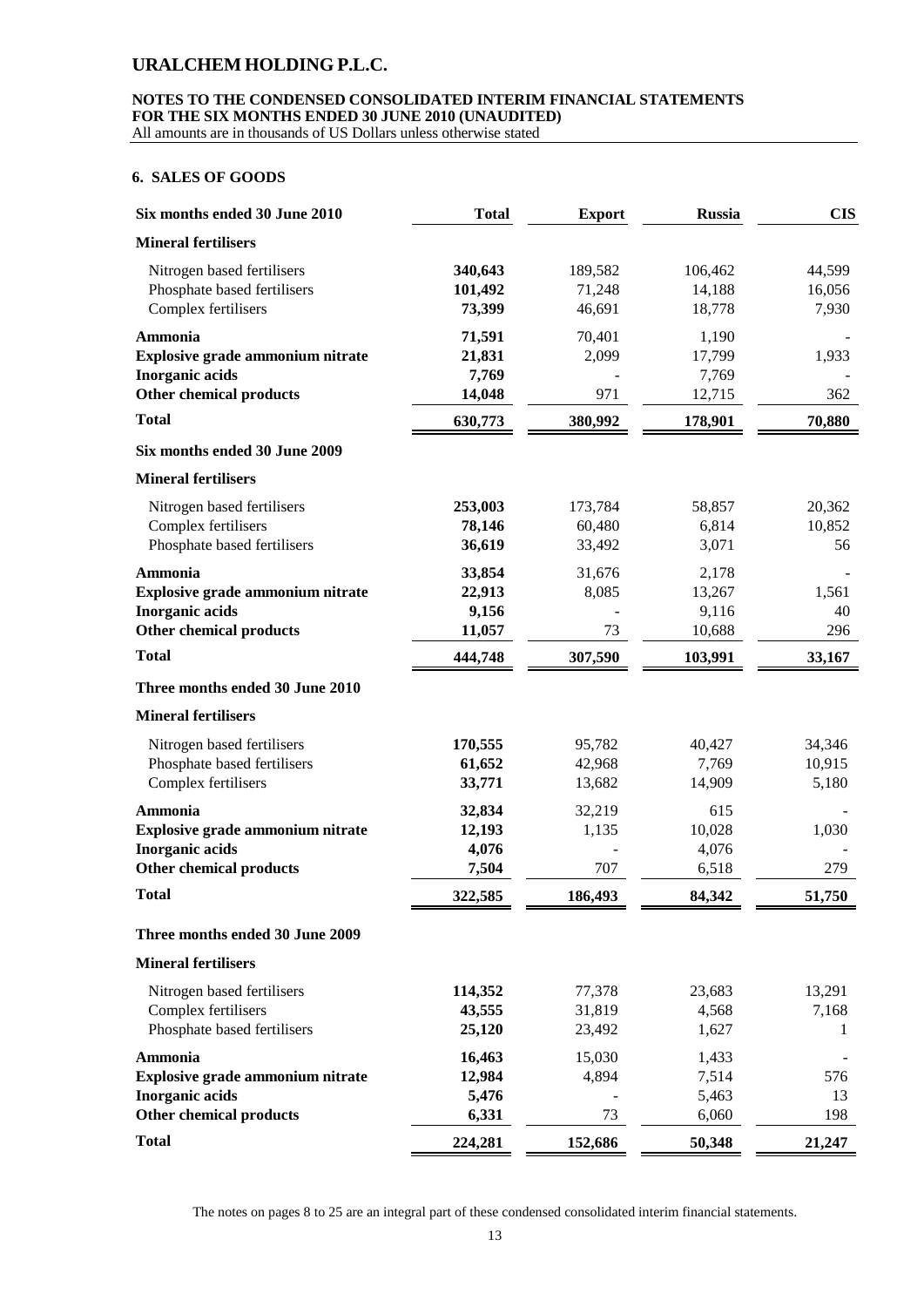### **NOTES TO THE CONDENSED CONSOLIDATED INTERIM FINANCIAL STATEMENTS FOR THE SIX MONTHS ENDED 30 JUNE 2010 (UNAUDITED)**

All amounts are in thousands of US Dollars unless otherwise stated

### **7. COST OF SALES**

|                                             | Six months ended 30 June |         | Three months ended 30 June |         |  |
|---------------------------------------------|--------------------------|---------|----------------------------|---------|--|
|                                             | \$2,010                  | \$2,009 | \$2,010                    | \$2,009 |  |
| Raw materials, including:                   |                          |         |                            |         |  |
| Natural gas                                 | 125,218                  | 84,905  | 60,196                     | 40,785  |  |
| Apatite                                     | 61,785                   | 26,676  | 30,817                     | 13,438  |  |
| Potassium chloride                          | 9,146                    | 12,525  | 4,580                      | 8,380   |  |
| Sulphur                                     | 7,285                    | 2,407   | 3,836                      | 1,450   |  |
| Other raw materials                         | 24,133                   | 14,992  | 15,030                     | 10,116  |  |
| Energy and utilities                        | 52,541                   | 39,482  | 26,190                     | 19,576  |  |
| Depreciation                                | 42,653                   | 36,491  | 21,191                     | 17,380  |  |
| Payroll and social taxes                    | 42,275                   | 36,631  | 21,510                     | 19,779  |  |
| (Increase)/decrease in inventory balance of |                          |         |                            |         |  |
| work in progress and finished goods         | (13,211)                 | 9,359   | (1,314)                    | 4,222   |  |
| Other                                       | 9,036                    | 9,776   | 4,851                      | 6,375   |  |
| <b>Total</b>                                | 360,861                  | 273,244 | 186,887                    | 141,501 |  |

### **8. SELLING AND DISTRIBUTION EXPENSES**

|                               |         | Six months ended 30 June |        | Three months ended 30 June |
|-------------------------------|---------|--------------------------|--------|----------------------------|
|                               | 2010    | 2009                     | 2010   | 2009                       |
| Transportation, including:    |         |                          |        |                            |
| Railway tariff                | 69.727  | 50,131                   | 32,081 | 23,026                     |
| Freight and transshipment     | 42,973  | 34,042                   | 22,953 | 20,154                     |
| Rail cars rent expenses       | 9,842   | 10,368                   | 4,846  | 5,669                      |
| Other transportation expenses | 6.494   | 6,244                    | 2,218  | 148                        |
| Payroll and social taxes      | 7,338   | 5,303                    | 3,478  | 2,555                      |
| Depreciation                  | 5.785   | 6.060                    | 2,822  | 3,525                      |
| Advertising and marketing     | 4,687   | 9,933                    | 2,416  |                            |
| Customs clearance charges     | 1,323   | 633                      | 580    | 312                        |
| Other                         | 9.949   | 7,733                    | 5,522  | 4,496                      |
| <b>Total</b>                  | 158,118 | 130,447                  | 76,916 | 59,885                     |

### **9. GENERAL AND ADMINISTRATIVE EXPENSES**

|                                      | Six months ended 30 June |        | Three months ended 30 June |        |
|--------------------------------------|--------------------------|--------|----------------------------|--------|
|                                      | 2010                     | 2009   | 2010                       | 2009   |
| Payroll and social taxes             | 28,694                   | 24,252 | 13,571                     | 12,354 |
| Depreciation                         | 5,115                    | 4,258  | 2,389                      | 2,559  |
| Audit, legal and consulting services | 4.846                    | 2.914  | 1,870                      | 2,285  |
| Security                             | 1,928                    | 1,720  | 1,041                      | 891    |
| Rent                                 | 1,797                    | 1,792  | 904                        | 896    |
| Bank charges                         | 933                      | 1,160  | 607                        |        |
| Other                                | 14,661                   | 10,469 | 9,996                      | 5,704  |
| <b>Total</b>                         | 57,974                   | 46,565 | 30,378                     | 24,689 |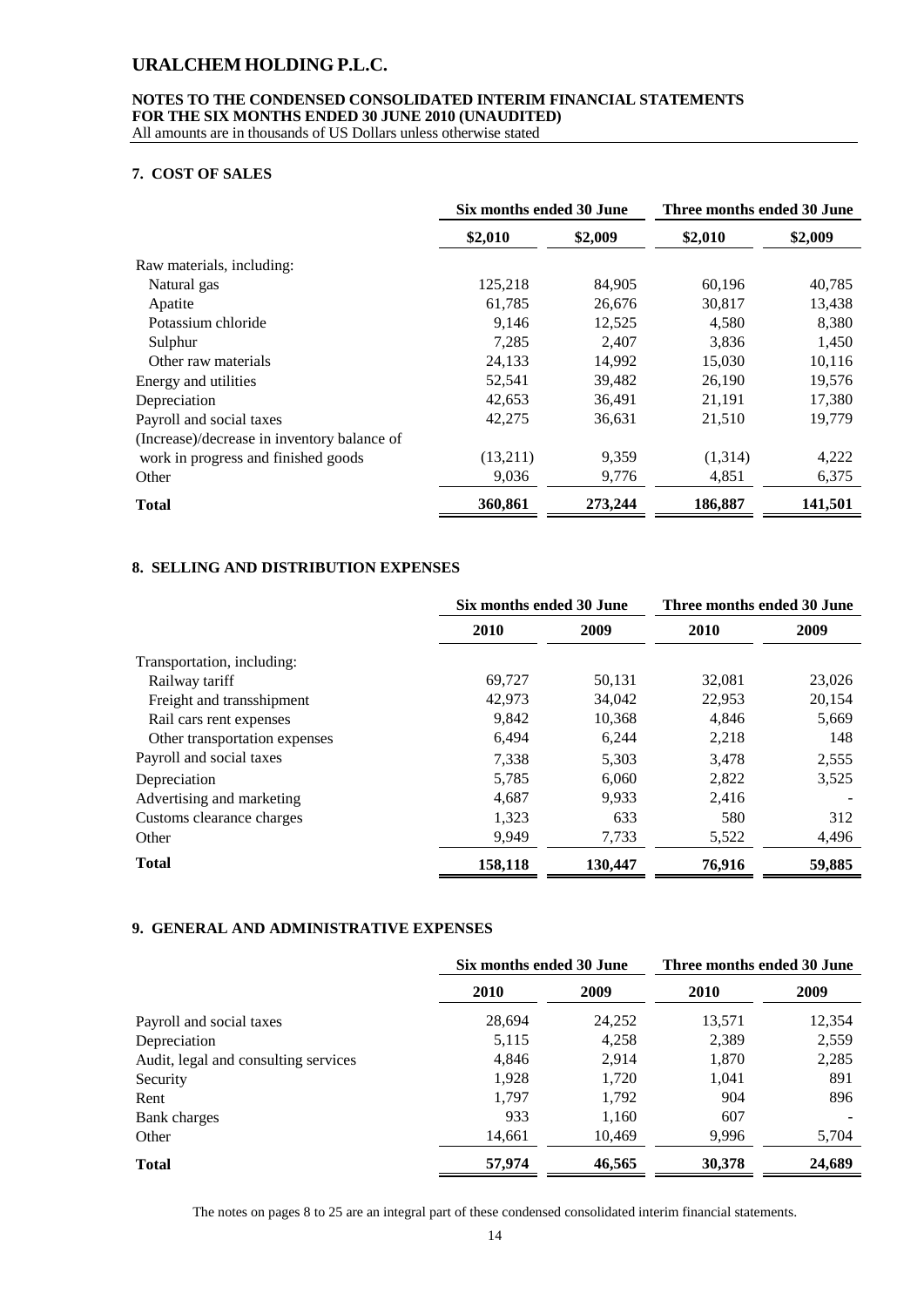### **NOTES TO THE CONDENSED CONSOLIDATED INTERIM FINANCIAL STATEMENTS FOR THE SIX MONTHS ENDED 30 JUNE 2010 (UNAUDITED)**

All amounts are in thousands of US Dollars unless otherwise stated

#### **10. PROPERTY, PLANT AND EQUIPMENT**

|                                          | <b>Buildings</b><br>and<br>structures | Machinery,<br>equipment<br>and transport | Other    | Construction<br>in-progress | <b>Total</b> |
|------------------------------------------|---------------------------------------|------------------------------------------|----------|-----------------------------|--------------|
| Cost<br><b>Balance at 1 January 2009</b> | 294,485                               | 478,762                                  | 28,721   | 55,942                      | 857,910      |
| <b>Additions</b>                         | 209                                   | 3,398                                    | 630      | 27,586                      | 31,823       |
| Transfers                                | 214                                   | 3,559                                    | 658      | (4, 431)                    |              |
| Disposals<br>Effect of translation to    | (521)                                 | (58)                                     | (489)    | (6,869)                     | (7, 937)     |
| presentation currency                    | (17, 894)                             | (28, 841)                                | (1,803)  | (2,507)                     | (51, 045)    |
| <b>Balance at 30 June 2009</b>           | 276,493                               | 456,820                                  | 27,717   | 69,721                      | 830,751      |
| <b>Balance at 1 January 2010</b>         | 296,251                               | 486,309                                  | 32,300   | 111,379                     | 926,239      |
| <b>Additions</b>                         | 1,310                                 | 1,901                                    | 856      | 16,285                      | 20,352       |
| Transfers                                | 1,961                                 | 18,016                                   | 296      | (20, 273)                   |              |
| Disposals<br>Effect of translation to    | (31)                                  | (1,329)                                  | (456)    | (3,834)                     | (5,650)      |
| presentation currency                    | (10, 530)                             | (15, 325)                                | (27)     | (2,588)                     | (28, 470)    |
| <b>Balance at 30 June 2010</b>           | 288,961                               | 489,572                                  | 32,969   | 100,969                     | 912,471      |
| <b>Accumulated depreciation</b>          |                                       |                                          |          |                             |              |
| <b>Balance at 1 January 2009</b>         | (27,000)                              | (75,590)                                 | (2,108)  |                             | (104, 698)   |
| Charge for the year                      | (12,086)                              | (33, 393)                                | (1, 330) |                             | (46, 809)    |
| Disposals<br>Effect of translation to    | 34                                    | 54                                       | 87       |                             | 175          |
| presentation currency                    | 966                                   | 2,746                                    | 65       |                             | 3,777        |
| <b>Balance at 30 June 2009</b>           | (38,086)                              | (106, 183)                               | (3,286)  |                             | (147, 555)   |
| <b>Balance at 1 January 2010</b>         | (53,088)                              | (144, 965)                               | (5,248)  |                             | (203, 301)   |
| Charge for the year                      | (13, 834)                             | (37, 728)                                | (1,991)  |                             | (53, 553)    |
| Disposals<br>Effect of translation to    | 26                                    | 572                                      | 188      |                             | 786          |
| presentation currency                    | 2,099                                 | 5,382                                    | 34       |                             | 7,515        |
| <b>Balance at 30 June 2010</b>           | (64, 797)                             | (176, 739)                               | (7, 017) |                             | (248, 553)   |
| <b>Carrying value</b>                    |                                       |                                          |          |                             |              |
| At 1 January 2010                        | 243,163                               | 341,344                                  | 27,052   | 111,379                     | 722,938      |
| At 30 June 2010                          | 224,164                               | 312,833                                  | 25,952   | 100,969                     | 663,918      |

As at 30 June 2010, property, plant and equipment included advances paid for acquisition of the property, plant and equipment in the amount of USD 53,214 thousand (31 December 2009: USD 55,110 thousand).

The Group leases certain items of machinery, equipment and transport under a number of finance lease agreements with third parties. As at 30 June 2010, the net book value of leased machinery, equipment and transport was USD 47,779 thousand (31 December 2009: USD 53,542 thousand).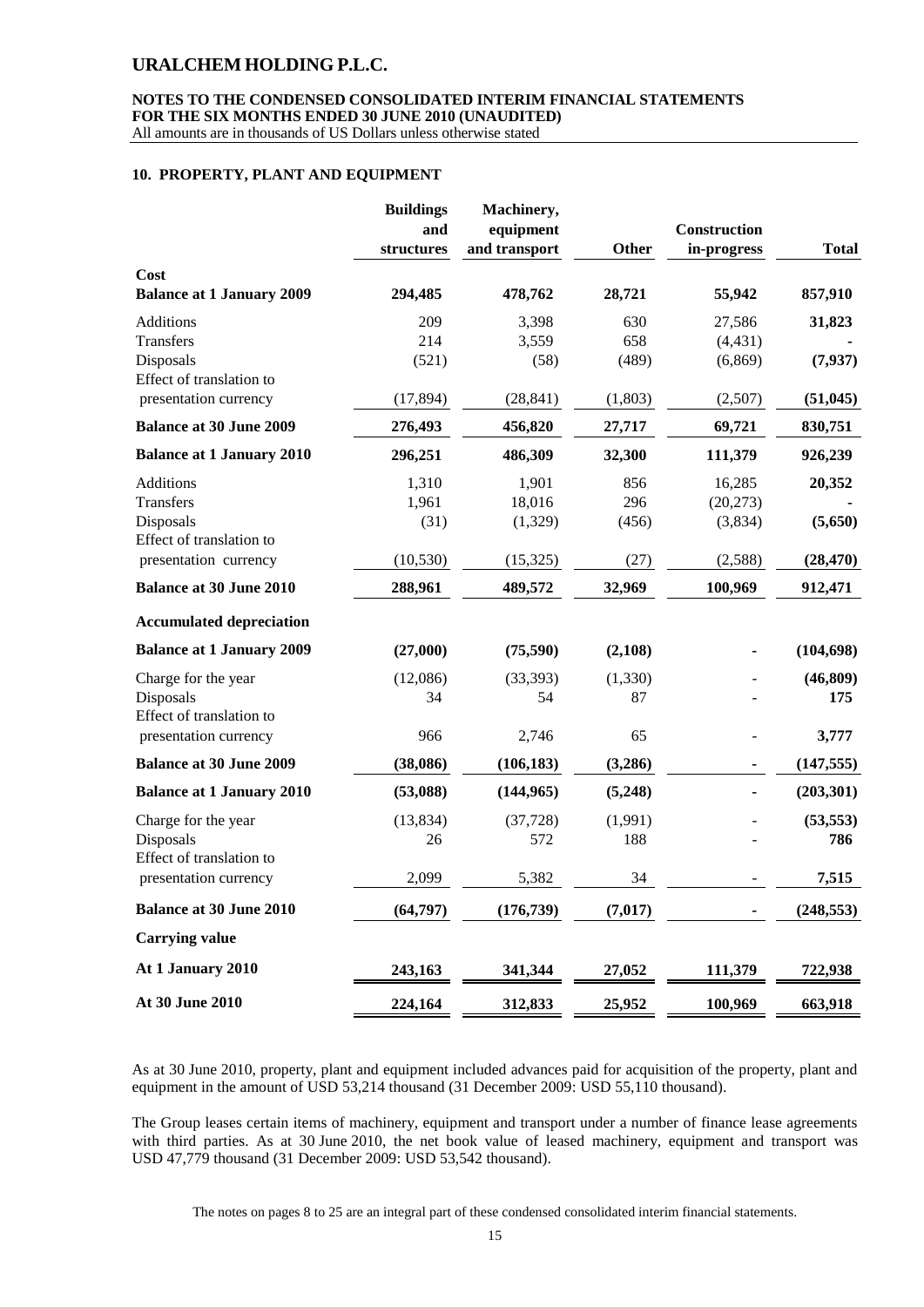### **NOTES TO THE CONDENSED CONSOLIDATED INTERIM FINANCIAL STATEMENTS FOR THE SIX MONTHS ENDED 30 JUNE 2010 (UNAUDITED)**

All amounts are in thousands of US Dollars unless otherwise stated

### **Assets pledged as collateral**

The carrying values of property, plant and equipment pledged to secure loans and borrowings granted to the Group were as follows (refer to note 14):

|                                    | <b>30 June 2010</b> | 31 December 2009 |
|------------------------------------|---------------------|------------------|
| Machinery, equipment and transport | 131,908             | 139,889          |
| Buildings and structures           | 58,122              | 48,782           |
| Other                              | 1,621               | 1.388            |
| <b>Total</b>                       | 191,651             | 190,059          |

### **11. INVESTMENTS IN ASSOCIATES**

Details of the Group's associates are as follows:

|                          |                                   | <b>Effective ownership, %</b> |                               |  |
|--------------------------|-----------------------------------|-------------------------------|-------------------------------|--|
| Name of associate        | <b>Principal activity</b>         |                               | 30 June 2010 31 December 2009 |  |
| Perm Mineral Fertilisers | Production of mineral fertilisers | 46.5                          | 46.5                          |  |
| NPK Karbon-Shungit       | Mining and processing             | 49.7                          | 49.7                          |  |
| ZhDTsekh                 | Other services                    | 50.0                          | 50.0                          |  |

Movements in the carrying amount of investments in associates were as follows:

|                                                                                             | Six months ended<br><b>30 June 2010</b> | Six months ended<br><b>30 June 2009</b> |
|---------------------------------------------------------------------------------------------|-----------------------------------------|-----------------------------------------|
| Investments in associates – equity method                                                   |                                         |                                         |
| Balance at the beginning of the period                                                      | 10,726                                  | 15,892                                  |
| Share of loss of associates<br>Impairment<br>Effect of translation to presentation currency | (1,165)<br>(71)                         | (465)<br>(3,055)<br>(1,205)             |
| Balance at the end of the period                                                            | 9,490                                   | 11,167                                  |
| Investments in associates – at cost                                                         |                                         |                                         |
| Balance at the beginning of the period                                                      | 24,578                                  |                                         |
| Effect of translation to presentation currency                                              | (147)                                   |                                         |
| Balance at the end of the period                                                            | 24,431                                  |                                         |
| Total at the beginning of the period                                                        | 35,304                                  | 15,892                                  |
| Total at the end of the period                                                              | 33,921                                  | 11,167                                  |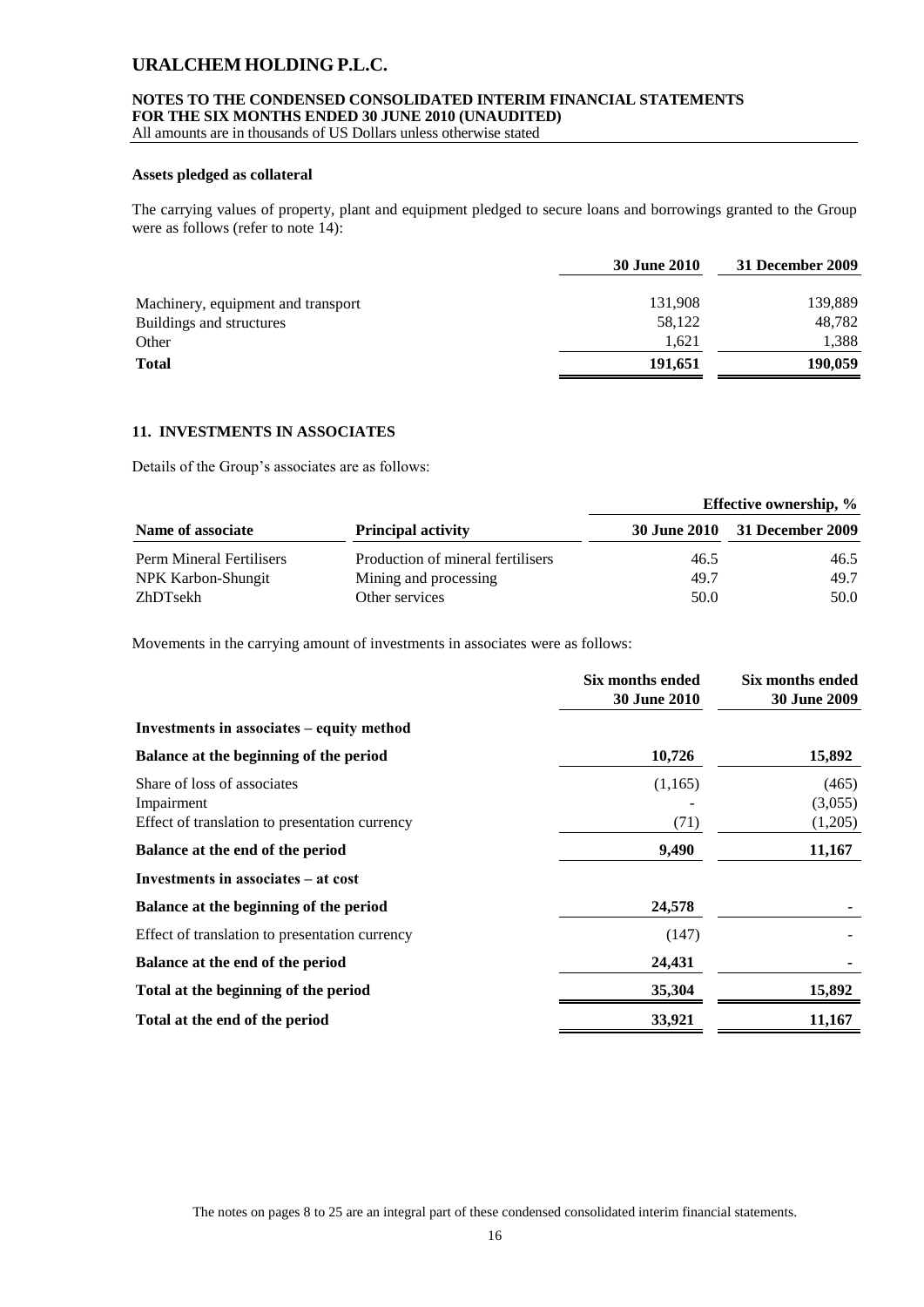#### **NOTES TO THE CONDENSED CONSOLIDATED INTERIM FINANCIAL STATEMENTS FOR THE SIX MONTHS ENDED 30 JUNE 2010 (UNAUDITED)**

All amounts are in thousands of US Dollars unless otherwise stated

#### **Investments in associates – equity method**

Summarised financial information in respect of the Group's associates accounted for under the equity method:

|                                           | <b>30 June 2010</b> | 31 December 2009 |
|-------------------------------------------|---------------------|------------------|
| Total assets                              | 25,287              | 28,037           |
| Total liabilities                         | (6,243)             | (6,329)          |
| <b>Net assets</b>                         | 19,044              | 21,708           |
| Group's share of net assets of associates | 9.490               | 10,726           |

|                             | Six months ended<br>30 June 2010 | Six months ended<br>30 June 2009 |  |
|-----------------------------|----------------------------------|----------------------------------|--|
| Revenue                     | 2,404                            | 1,305                            |  |
| Loss for the period         | (2,336)                          | (926)                            |  |
| Share of loss of associates | (1,165)                          | (465)                            |  |

#### **Investments in associates – at cost**

The Group does not have any information related to the financial position of Open Joint Stock Company Perm Mineral Fertilisers ("PMF") as at 30 June 2010 and its financial results for the six months then ended. Thus, it is impracticable for the Group to account for this investment applying equity method and the Group has continued to account for this investment at cost. PMF is a Russian-based company engaged in the production of mineral fertilisers, whose main operating facilities are located in the Perm region of the Russian Federation.

### **12. INVENTORIES**

|                                                                | <b>30 June 2010</b> | 31 December 2009 |
|----------------------------------------------------------------|---------------------|------------------|
| Inventories expected to be recovered after twelve months       |                     |                  |
| Catalytic agents                                               | 22,939              | 25,583           |
| Other inventories                                              | 818                 | 4,022            |
|                                                                | 23,757              | 29,605           |
| Inventories expected to be recovered in the next twelve months |                     |                  |
| Raw materials, net of allowance for obsolescence               | 55,280              | 48,552           |
| Finished goods                                                 | 54.141              | 42,417           |
| Goods for resale                                               | 237                 | 222              |
| Work in progress                                               | 9,631               | 10,311           |
|                                                                | 119,289             | 101,502          |
| <b>Total</b>                                                   | 143,046             | 131,107          |

During the six months ended 30 June 2010, the Group recognised a write down of USD 2,615 thousand to reduce the carrying amount of inventories to net realisable value (six months ended 30 June 2009: USD 3,919 thousand). At 30 June 2010, inventories in the amount of USD 17,332 thousand were stated at net realisable value (30 December 2009: USD 18,784 thousand).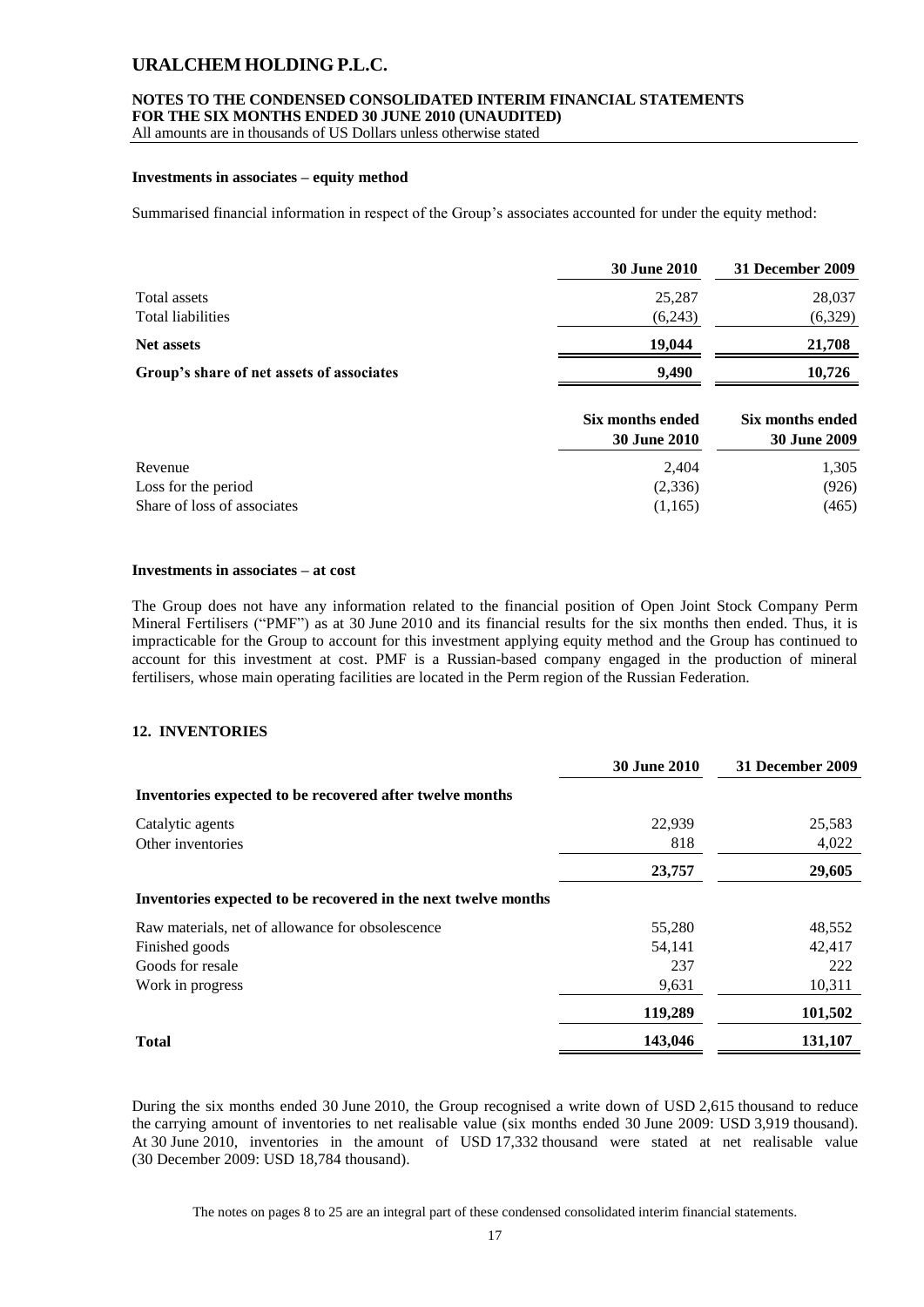### **NOTES TO THE CONDENSED CONSOLIDATED INTERIM FINANCIAL STATEMENTS FOR THE SIX MONTHS ENDED 30 JUNE 2010 (UNAUDITED)**

All amounts are in thousands of US Dollars unless otherwise stated

At 30 June 2010, raw materials were presented net of allowance for obsolescence of USD 3,979 thousand (31 December 2009: USD 4,902 thousand). During the six months ended 30 June 2010, the Group recognised USD 49 thousand (six months ended 30 June 2009: USD 1,175 thousand) and released USD 972 thousand (six months ended 30 June 2009: USD 1,149 thousand) allowance for obsolescence of raw materials.

Certain inventories were pledged to secure bank loans and borrowings granted to the Group, as follows:

|                                                          | <b>30 June 2010</b> | 31 December 2009 |
|----------------------------------------------------------|---------------------|------------------|
| Carrying value of pledged inventories (refer to note 14) | 45.940              | 58.492           |

### **13. SHARE CAPITAL**

|                                        | Number of authorised<br>ordinary shares |             | Number of issued<br>ordinary shares |             |                      |
|----------------------------------------|-----------------------------------------|-------------|-------------------------------------|-------------|----------------------|
|                                        | <b>Class A</b>                          | Class B     | <b>Class A</b>                      | Class B     | <b>Share capital</b> |
| <b>Balance at 31 December 2009 and</b> |                                         |             |                                     |             |                      |
| <b>30 June 2010</b>                    | 10,110                                  | 359,989,890 | 10.110                              | 174,989,890 | 1,374                |

There were no changes in share capital of the Company during the six months ended 30 June 2010.

Shareholders of Class A and Class B ordinary shares have the same rights, voting powers, preferences and restrictions. Class A ordinary shares have a par value of EUR 1.71 each and Class B ordinary shares have a par value of EUR 0.00515 each. At 30 June 2010, share capital was fully paid (31 December 2009: USD 18 thousand remained unpaid related to 100 Class A shares and 7,848,751 Class B shares).

#### **Loss per share**

Loss per share was calculated by dividing net loss attributable to shareholders of the Company for the three and six months ended 30 June 2010 and 2009 by the weighted average number of ordinary shares in issue during respective period.

### **14. LOANS AND BORROWINGS**

|                                               | <b>30 June 2010</b> | 31 December 2009 |
|-----------------------------------------------|---------------------|------------------|
| Loans denominated in USD                      | 1,205,376           | 1,149,585        |
| Loans denominated in RUR                      | 186,572             | 262,955          |
| Loans denominated in EUR                      | 4.784               | 8,165            |
| Promissory notes                              | 10                  | 265              |
| <b>Total</b>                                  | 1,396,742           | 1,420,970        |
| Less: current portion repayable within twelve |                     |                  |
| months and shown under current liabilities    | (542,380)           | (533, 604)       |
| Long-term portion of loans and borrowings     | 854.362             | 887,366          |

### **Loans denominated in USD**

In February 2010, the Group reached an agreement with UniCredit Bank to extend the repayment of short-term loans in the amount of USD 200,000 thousand from 2010 to 2011. The average interest rate on the loans increased from 6.1% per annum to 6.3% per annum. The commission for loans restructuring amounted to USD 750 thousand and was included in interest expense in the condensed consolidated interim income statement.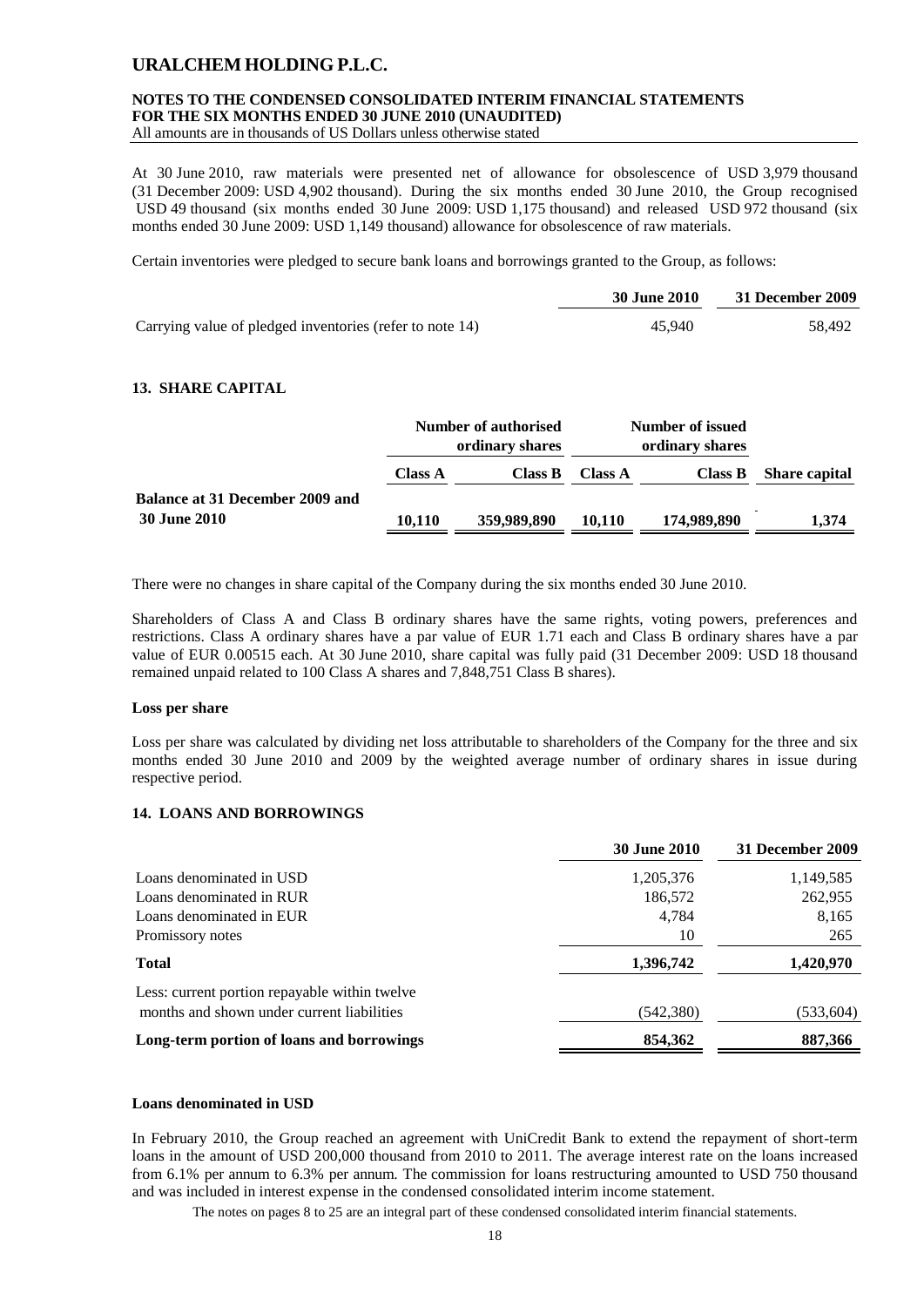# **NOTES TO THE CONDENSED CONSOLIDATED INTERIM FINANCIAL STATEMENTS FOR THE SIX MONTHS ENDED 30 JUNE 2010 (UNAUDITED)**

All amounts are in thousands of US Dollars unless otherwise stated

The agreements foresaw that if an initial public offering ("IPO") of UralChem Holding P.L.C. occurred before 31 July 2010 the entire outstanding amount should become due on 1 March 2011, otherwise, the Group was required to make installments starting from 31 July 2010 with the final payment due on 1 March 2011. In April 2010, the Group decided to postpone the IPO of UralChem Holding P.L.C. In June 2010 the Group reached a preliminary agreement with UniCredit Bank to postpone the first instalment till November 2010 and the second instalment from September 2010 till December 2010 with the final payment due in March 2011 which was approved by the bank's Credit Committee in August 2010 (refer to note 17).

In March 2010, the Group reached an agreement with Raiffeisen Bank to extend the repayment of a short-term loan in the amount of USD 60,000 thousand from 2010 to 2011. The commission for loan restructuring amounted to USD 150 thousand and was included in interest expense in the condensed consolidated interim income statement. In June 2010, the Group reached an agreement with Raiffeisen Bank to decrease the interest rate from Libor 1m  $+9.0\%$  per annum to Libor 1m + 6.5% per annum.

In May 2010, the Group reached an agreement with VTB bank to extend repayment of a short-term loan in the amount of USD 65,000 thousand originally due in June 2010 to five monthly instalments starting from August 2010 with the final instalment due on December 2010. The interest rate on this loan remained unchanged.

The loans denominated in USD had a weighted average annual interest rate of 8.4% during the six months ended 30 June 2010 (during the year ended 31 December 2009: 9.7%) and included the following borrowings:

- USD 867,301 thousand (31 December 2009: USD 795,354 thousand) at fixed rates varying from 7.0% to 11.3% (31 December 2009: from 7.0% to 11.5%) per annum;
- USD 261,192 thousand (31 December 2009: USD 260,225 thousand) at floating rates linked to Libor 1m, varying from 6.1% to 6.9% (31 December 2009: from 5.2% to 9.2%) per annum;
- USD 76,115 thousand (31 December 2009: USD 75,914 thousand) at a fixed REPO rate of 8.0% per annum; and
- USD 768 thousand (31 December 2009: USD 18,092 thousand) at the floating BNPP rate (linked to Libor) of 2.9% per annum which were secured by trade receivables.

The loans denominated in USD are due in the years 2010 to 2013. USD-denominated loans in the amount of USD 1,204,664 thousand (31 December 2009: USD 1,048,268 thousand) are secured by 100% (31 December 2009: 100.0%) of Azot's shares, 62.4% (31 December 2009: 62.4%) of KCCW's shares, 74.8% of VMF's shares (31 December 2009: 74.8%), 100% (31 December 2009: 100%) of KCCW MFP's shares and 44.3% (31 December 2009: 44.3%) of PMF's shares held by the Group and certain fixed assets and inventories.

### **Loans denominated in RUR**

In March 2010, the Group reached an agreement with the Savings Bank of the Russian Federation ("Sberbank") to extend the repayment of USD 67,959 thousand obtained under a revolving credit facility agreement from 2010 to 2011. In accordance with the agreement, the bank provided the Group with a new multi-currency revolving credit facility with a borrowing limit of USD 67.959 thousand. Annual interest rates under this facility vary from 9.0% to 14.5% depending on the currency in which the financing is drawn as compared to the annual interest rate of 16.0% under the old credit facility. As at 30 June 2010, the Group repaid USD 71,098 thousand of the amount outstanding under the old credit facility and obtained USD 65,873 thousand under the new credit facility. The commission for loan restructuring amounted to 0.5% of the borrowing limit and is included in interest expense in the condensed consolidated interim income statement.

Loans denominated in RUR consist of a loan of USD 154,448 thousand (31 December 2009: USD 159,375 thousand) that bears interest at a fixed rate of 16.0% (31 December 2009: 16.0%) per annum and is repayable in quarterly instalments starting from 24 March 2011 with the final instalment due on 24 June 2013 and other loans of USD 32,125 thousand (31 December 2009: USD 103,580 thousand) that bear interest at fixed rates varying from 9.0% to 14.5% (31 December 2009: from 14.5% to 16.0%) per annum and are due in 2010 to 2011. The majority of loans are secured by 100.0% (31 December 2009: 100.0%) of Azot's shares, 62.4% (31 December 2009: 62.4%) of KCCW's shares, 74.8% of VMF's shares (31 December 2009: 74.8%), 100% (31 December 2009: 100.0%) of KCCW MFP's shares and 44.3% (2008: nil; 2007: nil) of PMF's shares held by the Group and certain fixed assets and inventories.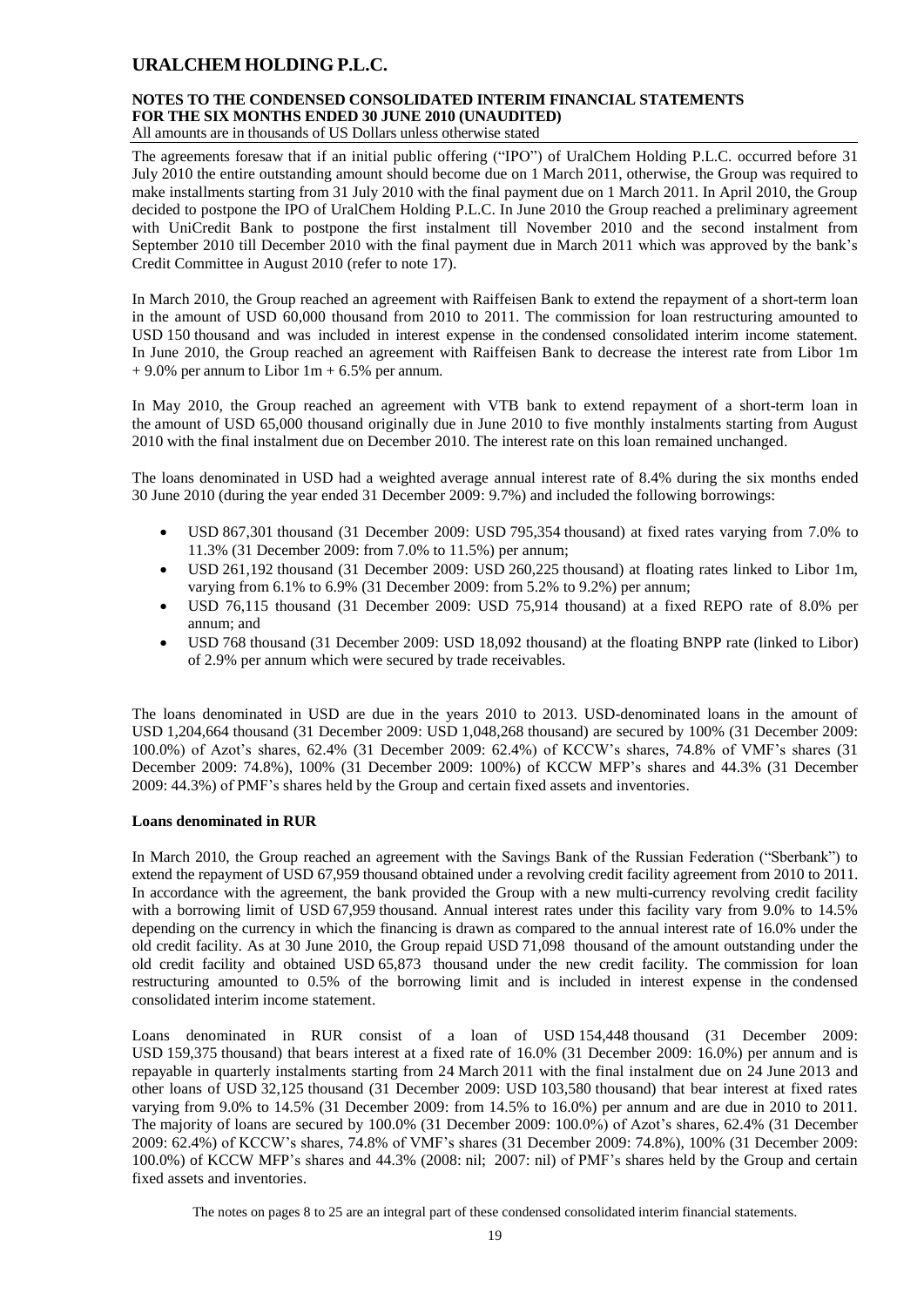#### **NOTES TO THE CONDENSED CONSOLIDATED INTERIM FINANCIAL STATEMENTS FOR THE SIX MONTHS ENDED 30 JUNE 2010 (UNAUDITED)**

All amounts are in thousands of US Dollars unless otherwise stated

Total loans and borrowings were repayable as follows:

|                               | <b>30 June 2010</b> | 31 December 2009 |
|-------------------------------|---------------------|------------------|
| Due within three months       | 70,899              | 166,150          |
| Due from three to six months  | 194,950             | 190,792          |
| Due from six to twelve months | 276,531             | 176,662          |
|                               | 542,380             | 533,604          |
| Due in the second year        | 324,518             | 199,867          |
| Due in the third year         | 354,310             | 317,142          |
| Due in the fourth year        | 175,534             | 370,357          |
|                               | 854,362             | 887,366          |

The Group's bank loans are subject to the restrictive covenants, including but not limited to:

- set-up limits for the total amount of borrowings of certain Group subsidiaries;
- bank approval for any transfer of pledged property;
- set-up limits for the amount of cash collections of certain Group subsidiaries that have to be transferred to the accounts at defined banks; and
- set-up limits for disposal of assets with a carrying value of more than USD 3,206 thousand for two of the Company's subsidiaries, UralChem OJSC and UralChem Management Company.

All loan agreements have acceleration clauses, allowing the creditors to request early repayment of outstanding amounts in case of non-compliance with these covenants.

### **15. RELATED PARTIES TRANSACTIONS AND OUTSTANDING BALANCES**

Related parties include shareholders, entities under common ownership and control with the Group and members of key management personnel. The Group enters into transactions with related parties in the ordinary course of business for the purchase and sale of goods and services and in relation to the provision of financing arrangements to and from its parent entity or entities under common ownership and control.

The Group had the following outstanding balances with related parties:

|                                                            | <b>30 June 2010</b> | 31 December 2009 |
|------------------------------------------------------------|---------------------|------------------|
| <b>Parent company of the Group</b>                         |                     |                  |
| Trade and other payables                                   | (38, 873)           | (47, 628)        |
| Loans issued, at amortised cost                            |                     | 35.116           |
| Loans and borrowings                                       | (606)               | (1,087)          |
| Entities under common ownership and control with the Group |                     |                  |
| Trade and other receivables                                | 4.426               | 4,277            |
| Loans issued, at amortised cost                            | 1,802               | 1,781            |
| Promissory notes of related parties, at amortised cost     | 341                 | 351              |
| Trade and other payables                                   | (1,677)             | (2,816)          |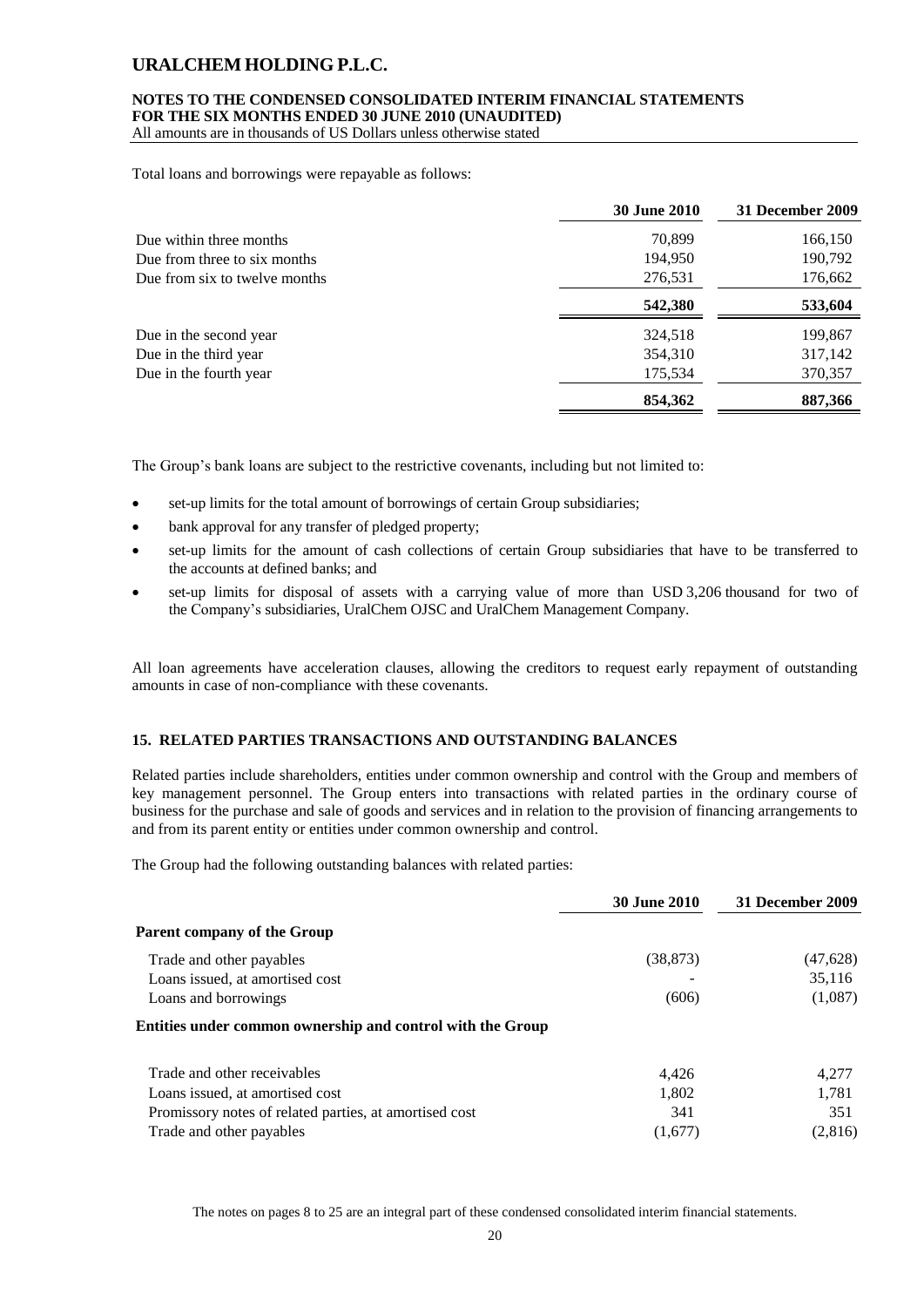### **NOTES TO THE CONDENSED CONSOLIDATED INTERIM FINANCIAL STATEMENTS FOR THE SIX MONTHS ENDED 30 JUNE 2010 (UNAUDITED)**

All amounts are in thousands of US Dollars unless otherwise stated

The Group entered into the following transactions with related parties:

|                                                            | Six months ended<br><b>30 June 2010</b> | Six months ended<br><b>30 June 2009</b> |
|------------------------------------------------------------|-----------------------------------------|-----------------------------------------|
| <b>Parent company of the Group</b>                         |                                         |                                         |
| Loans issued                                               |                                         | (11, 347)                               |
| Proceeds from repayment of loans issued                    | 35,124                                  | 22,384                                  |
| Interest income                                            | 74                                      | 9,453                                   |
| Interest expense                                           | (52)                                    |                                         |
| Entities under common ownership and control with the Group |                                         |                                         |
| Sales of goods and services                                | 20,140                                  | 13,915                                  |
| Purchases of goods and services                            | (4,314)                                 | (6,219)                                 |
| Loans issued                                               |                                         | (3,025)                                 |
| Proceeds from repayment of loans issued                    |                                         | 3,459                                   |
| Interest income                                            | 78                                      | 565                                     |
| Interest expense                                           |                                         | (467)                                   |
| Other income                                               | 329                                     | 252                                     |

### **Transactions with related parties**

#### *Sales and purchases of goods*

Sales of goods to related parties were made on terms similar to those that were used in transactions with third parties, including average discounts of 3.0% to 5.0% applicable to the Group's largest customers. Sales of services, which mainly consisted of sales of electricity and heat energy, were made at prices established by the Federal Utility Committee, a government regulator responsible for establishing and monitoring the prices on the utility market in the Russian Federation.

Purchases from related parties which primarily included purchases of inventories for production of nitrogen fertilisers were made at market prices plus an insignificant premium of 1.0% to 2.0% as reimbursement for operating expenses of those entities.

### *Loans issued to related parties*

The loans issued to related parties are primarily loans issued to the parent company for financing of its investing activities.

During the six months ended 30 June 2010, the parent company of the Group repaid previously issued loans in the amount of USD 35,124 thousand denominated in USD which were outstanding as at 31 December 2009. These loans bear interest at a rate of 12.0% (31 December 2009: 12.0%) per annum. As at 30 June 2010, loans issued to related parties included an amount of USD 1,802 thousand denominated in RUR (31 December 2009: USD 1,781 thousand). These loans bear interest at a fixed rate of 10.5% (31 December 2009: 10.5%) per annum.

### **Compensation of key management personnel**

The compensation of key management personnel of the Group for the six months ended 30 June 2010 comprised salaries and cash bonuses in the amount of USD 3,469 thousand (six months ended 30 June 2009: USD 1,855 thousand), including unified social tax in the amount of USD 489 thousand (six months ended 30 June 2009: USD 163 thousand).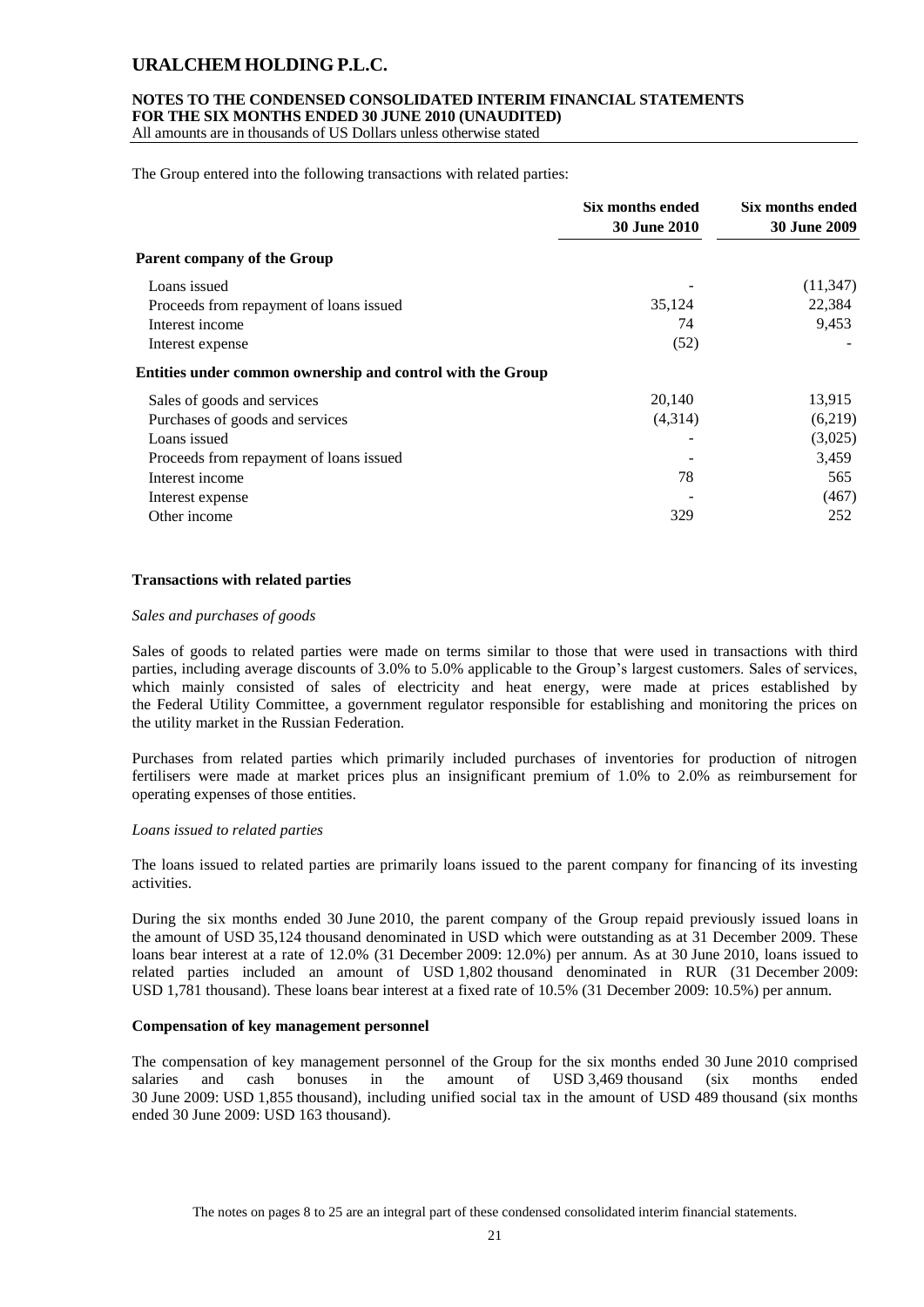All amounts are in thousands of US Dollars unless otherwise stated

### **16. COMMITMENTS AND CONTINGENCIES**

#### **Purchase of natural gas**

In December 2007, the Group entered into binding purchase agreements with Gazprom and Novatek, to purchase defined volumes of natural gas.

Future minimum costs under non-cancellable purchase agreements were as follows:

|                            | <b>30 June 2010</b> | 31 December 2009 |
|----------------------------|---------------------|------------------|
| Due in one year            | 238,752             | 238,856          |
| Due from two to five years | 317,566             | 436,738          |
| <b>Total</b>               | 556,318             | 675,594          |
|                            |                     |                  |

#### **Capital commitments**

As at 30 June 2010 the Group's contractual capital commitments for acquisition of property, plant and equipment amounted to USD 6,220 thousand (31 December 2009: USD 13,250 thousand).

#### **Operating leases: Group as a lessee**

The Group leases certain machinery, equipment and office premises. The respective lease agreements have an average life of one to five years with no renewal option at the end of the lease term.

Future minimum rental expenses under non-cancellable operating leases were as follows:

|                            | <b>30 June 2010</b> | 31 December 2009 |
|----------------------------|---------------------|------------------|
| Due in one year            | 23,193              | 18.748           |
| Due from two to five years | 43,877              | 46,840           |
| <b>Total</b>               | 67,070              | 65,588           |

### **Guarantees issued**

As at 30 June 2010 and 31 December 2009, the Group issued financial guarantees in respect of loans obtained by related and third parties. The total amount of outstanding guarantees issued by the Group was as follows:

|                 | <b>30 June 2010</b> | 31 December 2009 |
|-----------------|---------------------|------------------|
| Related parties | 2,734               | 6,723            |
| Third parties   |                     |                  |
| <b>Total</b>    | 2,743               | 6,736            |
|                 |                     |                  |

The Group's maximum exposure to credit risk in the event of non-performance by parties to these financial guarantees is limited to the contractual amounts disclosed above. At 30 June 2010 and 31 December 2009 management assessed the risk of non-performance by parties to these financial guarantees as remote.

#### **Litigation**

The Group has a number of claims and litigation relating to sales and purchases. Management believes that none of these claims, individually or in aggregate, will have a material adverse impact on the Group.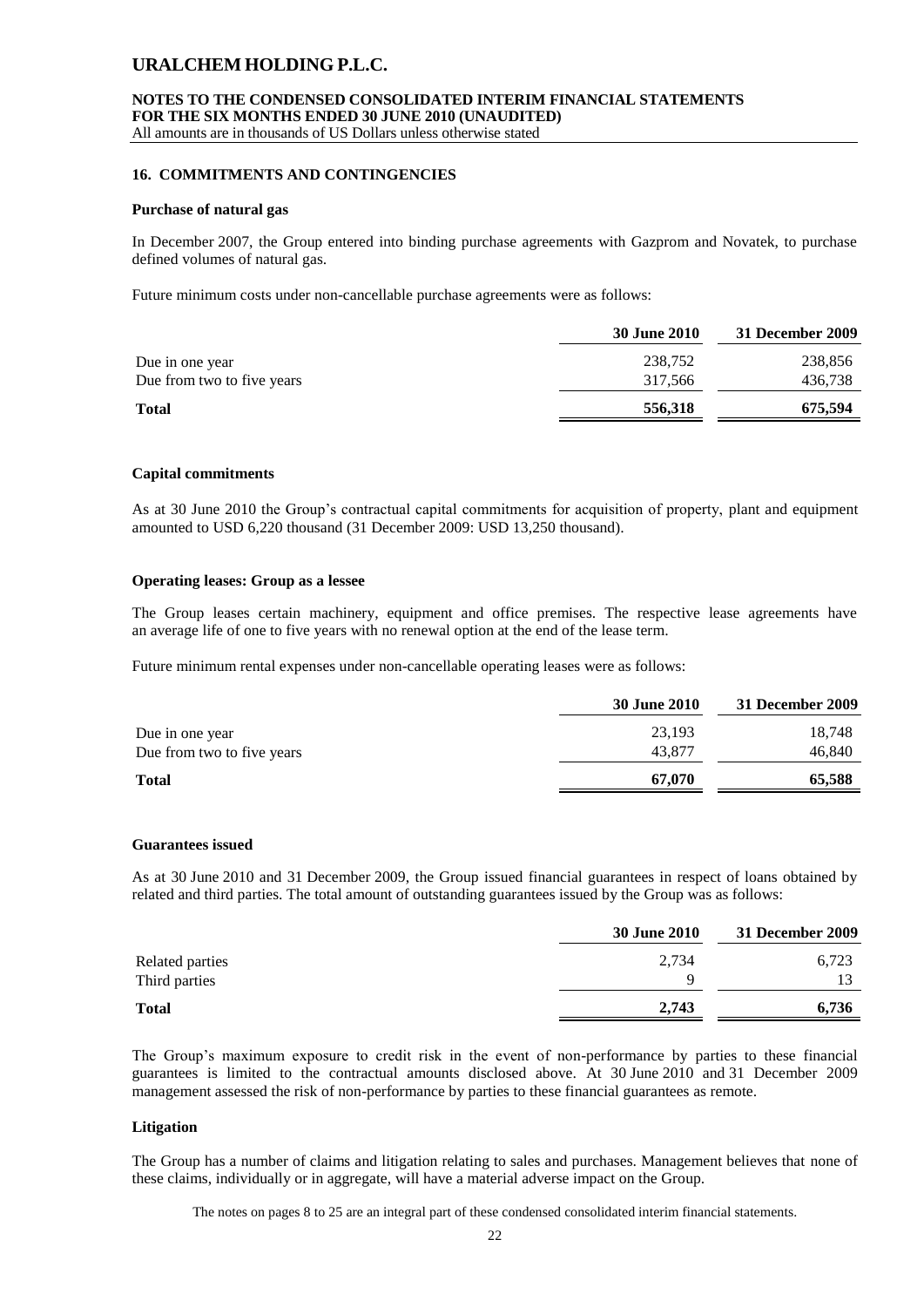# **NOTES TO THE CONDENSED CONSOLIDATED INTERIM FINANCIAL STATEMENTS FOR THE SIX MONTHS ENDED 30 JUNE 2010 (UNAUDITED)**

All amounts are in thousands of US Dollars unless otherwise stated

#### **Taxation contingencies in the Russian Federation**

The Russian Federation currently has a number of laws related to various taxes imposed by both federal and regional governmental authorities. Applicable taxes include VAT, corporate income tax, UST, together with others. Laws related to these taxes have not been in force for significant periods, in contrast to more developed market economies; therefore, the government's implementation of these regulations is often inconsistent or nonexistent. Accordingly, few precedents with regard to tax rulings have been established. Tax declarations, together with other legal compliance areas (for example, customs and currency control matters), are subject to review and investigation by a number of authorities, which are enabled by law to impose severe fines, penalties and interest charges. These facts create tax risks in Russia that are more significant than typically found in countries with more developed tax systems. Generally, tax declarations remain open and subject to inspection for a period of three years following the tax year.

While management believes that it has adequately provided for tax liabilities based on its interpretation of current and previous legislation, the risk remains that tax authorities in the Russian Federation could take different positions with regard to interpretive issues. This uncertainty may expose the Group to additional taxation, fines and penalties that could be significant.

#### **Environmental matters**

The Group is subject to extensive federal, state and local environmental controls and regulations in the regions of the Russian Federation in which it operates. The Group's operations involve the discharge of materials, contaminants and waste water into the environment that could potentially impact on flora and fauna, and give rise to other environmental concerns.

The Group's management believes that its production facilities are in compliance with all current existing environmental legislation in the regions in which it operates. However, environmental laws and regulations continue to evolve.

The Group is unable to predict the timing or extent to which those laws and regulations may change. Such change, if it occurs, may require that the Group modernise technology and upgrade production equipment to meet more stringent standards.

Management of the Group regularly reassesses environmental obligations related to its operations. Estimates are based on management's understanding of current legal requirements and the terms of licence agreements. Should the requirements of applicable environmental legislation change or be clarified and amended, the Group may incur additional environmental obligations.

### **Russian Federation risk**

The economy of the Russian Federation, while deemed to be of market status, continue to display certain traits consistent with that of an emerging market. These characteristics have in the past included higher than normal inflation, insufficient liquidity of the capital markets, and the existence of currency controls. The continued success and stability of the Russian economy will be subject to their government's continued actions with regard to supervisory, legal and economic reforms.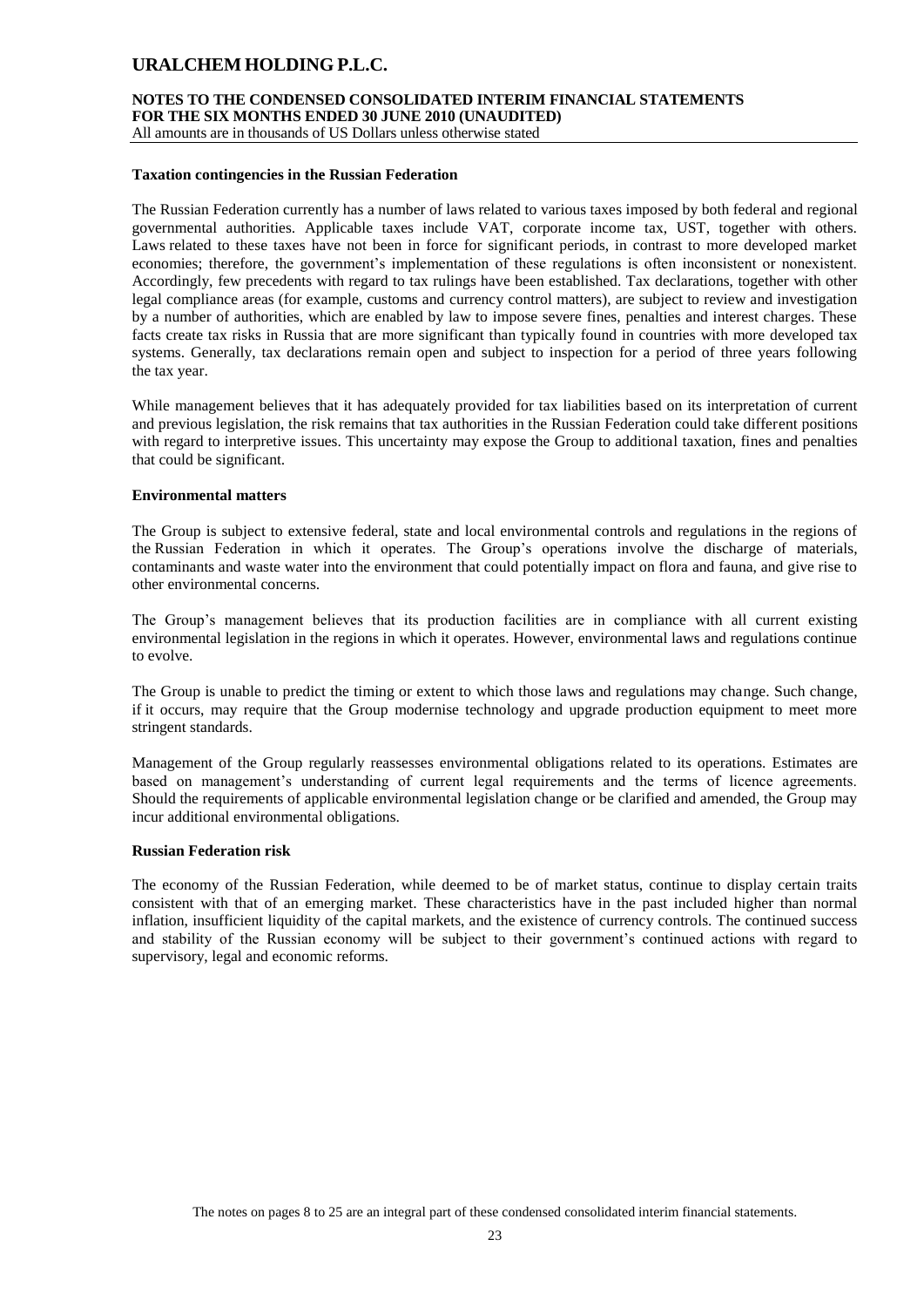# **NOTES TO THE CONDENSED CONSOLIDATED INTERIM FINANCIAL STATEMENTS FOR THE SIX MONTHS ENDED 30 JUNE 2010 (UNAUDITED)**

All amounts are in thousands of US Dollars unless otherwise stated

### **17. EVENTS SUBSEQUENT TO THE REPORTING PERIOD**

#### **Loans from Sberbank**

In August 2010, the Group reached an agreement with Sberbank to extend the repayment of USD 27,000 thousand obtained under a credit facility agreement from August 2010 to February 2012. In accordance with the agreement, the bank provided the Group with a new revolving credit facility with a borrowing limit of USD 27,000 thousand. The interest rate under this facility is Libor  $3m + 6.7\%$  per annum as compared to the interest rate of 7.5% per annum under the old credit facility. As at the date of approval of these condensed consolidated interim financial statements, the Group repaid USD 27,000 thousand to Sberbank under the old credit facility and obtained USD 27,000 thousand under the new credit facility. The commission for loan restructuring amounted to 0.6% of the borrowing limit.

In September 2010, the Group reached agreements with Sberbank to decrease interest rates on several loans, including:

- USD-denominated loan in the amount of USD 699,933 thousand from 9.0% to Libor 3m+7.4% per annum;
- USD-denominated loan in the amount of USD 65,800 thousand from 9.0% to 7.5% per annum.
- RUR-denominated loan in the amount of USD 154,675 thousand from 16.0% to 13.0% per annum;

In November 2010, the Group reached an agreement with Sberbank to extend the repayment of the following loan instalments:

- repayment of the current portion of a long-term loan in the amount of USD 66,600 thousand was extended from May 2011 till May 2012, and the repayment of the long-term portion of the same loan in the amount of USD 633,333 thousand from 2011 - 2013 till 2012 - 2013. The commission for loan restructuring amounted to USD 6,000 thousand. The annual interest rate on this loan remained unchanged;
- repayment of the current portion of a long-term loan in the amount of USD 50,984 thousand was extended from March - June 2011 till June 2012, and the repayment of the long term portion of the same loan in the amount of USD 105,134 thousand from  $2011 - 2013$  to  $2012 - 2013$ . The annual interest rate on this loan remained unchanged;
- repurchase of 9,452,559 shares of Togliattiazot, which represent 9.7% of the investee's share capital, for the amount of USD 75,750 thousand under REPO agreement, was extended from November 2010 to November 2011. The interest rate on this repurchase obligation remained unchanged.

### **Loans from UniCredit bank**

In August 2010, the Group received a confirmation from UniCredit Bank on the amendment of the settlement terms of the outstanding loans in the amount of USD 200,000 thousand. The first instalment is postponed from August 2010 till November 2010 and the second instalment is postponed from September 2010 till December 2010; the final payment is due in March 2011. Later, in November 2010 the Group reached an agreement with UniCredit Bank to postpone the instalment from November 2010 to February 2011, which was approved by the bank's Credit Committee in November 2010. The annual interest rate on these loans remained unchanged (refer to note 14).

### **Loan from VTB bank**

Up to the date of approval of these condensed consolidated interim financial statements, the Group repaid a loan obtained from VTB bank in the amount of USD 65,000 thousand (refer to note 14). The loan bore interest at an annual fixed interest rate of 11.3%.

#### **Loan from Promsvyazbank**

In October 2010, the Group entered into a new credit facility agreement with Promsvyazbank ("PSB") with a borrowing limit of USD 65,000 thousand maturing in April 2012. The loan bears interest at an annual fixed interest rate of 8.5%.